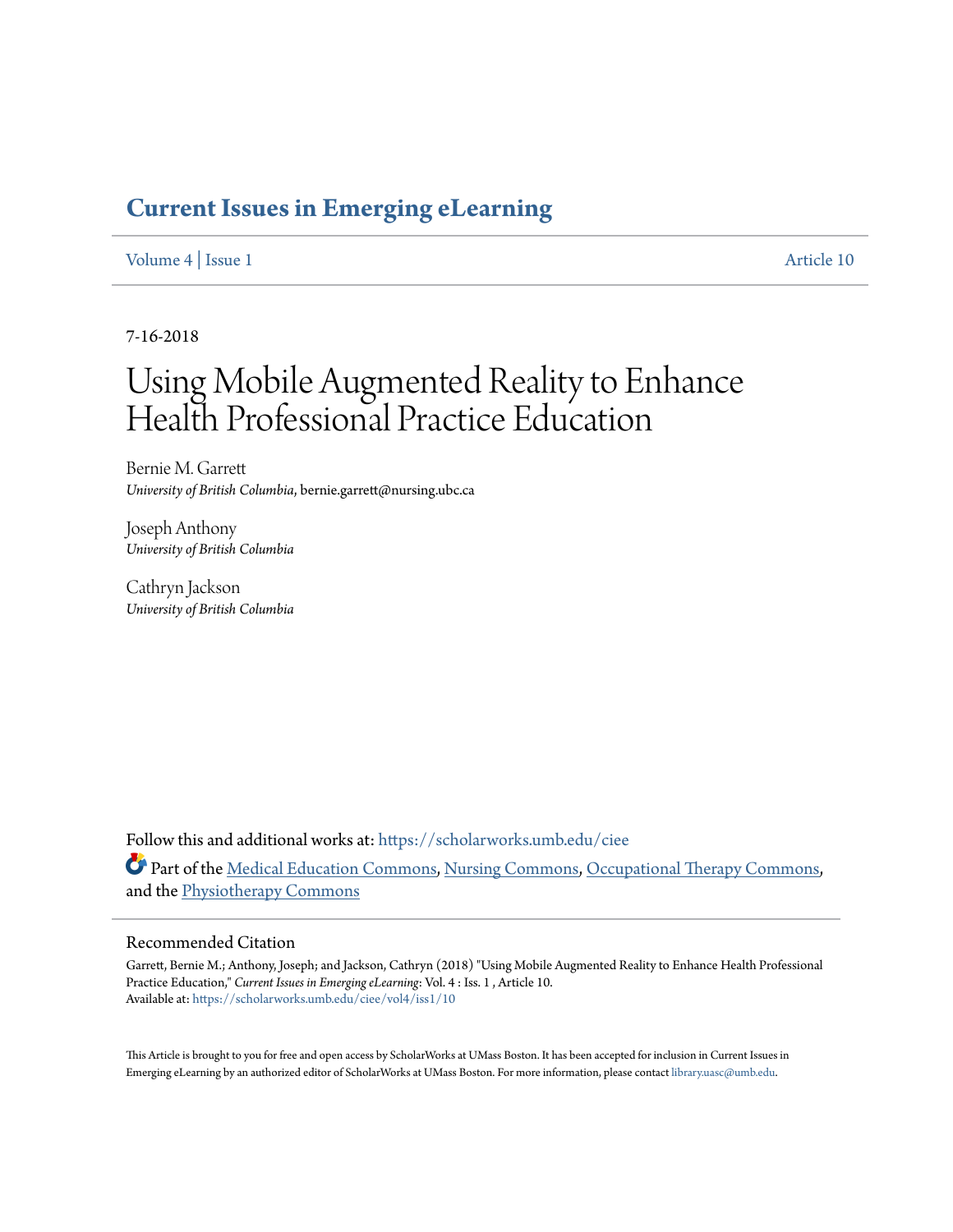## Using Mobile Augmented Reality to Enhance Health Professional Practice Education

#### **Cover Page Footnote**

The authors would like to acknowledge the support of the University of British Columbia Teaching and Learning Enhancement Fund for funding this work.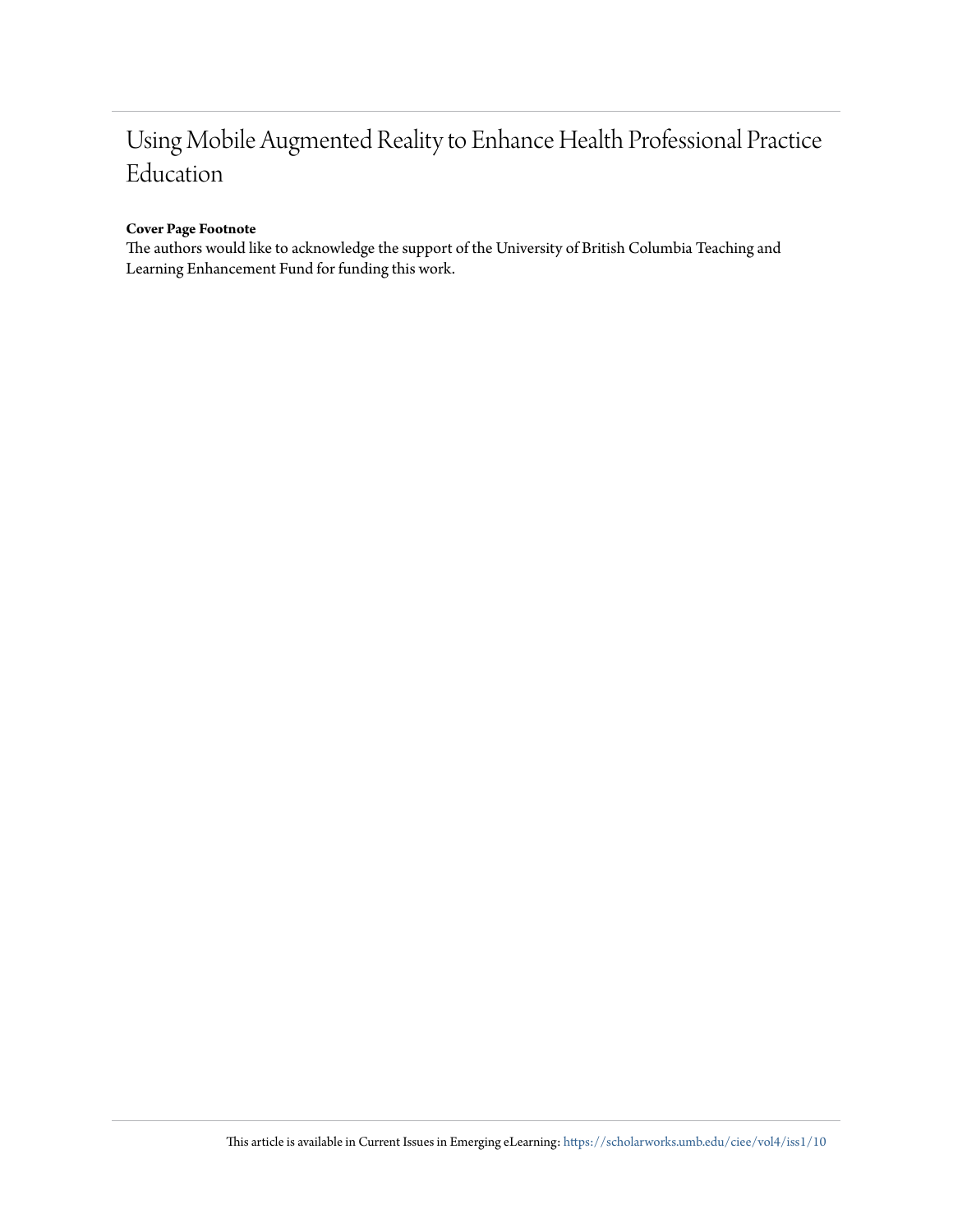## **USING MOBILE AUGMENTED REALITY TO ENHANCE HEALTH PROFESSIONAL PRACTICE EDUCATION**

Bernie M. Garrett (*School of Nursing)* Joseph Anthony (*Faculty of Medicine)* Cathryn Jackson (*School of Nursing) University of British Columbia, BC, Canada*

#### **INTRODUCTION**

Evidence of the impact of Augmented Reality (AR) on society is already accumulating. We see examples of the use of AR in navigation, sightseeing, the military, medical and patient education, gaming, marketing, the mainstream media, high-tech manufacturing industries, and others. All have embraced AR as a means of delivering additional content on-demand, at the point of encounter with an object in the physical world. AR is now deriving substantial financial support from investors and corporations alike (Poushneh & Vasquez-Parraga, 2016). Examples of AR infiltrating several global retail marketing campaign initiatives include technology that allows consumers to try on clothes virtually, to IKEA's "AR Catalogue" which enables potential buyers to see how furniture looks inside their own homes. These applications are impressive early phase testaments of AR's potential to expand conventional media. Education represents an enterprise that has capitalized substantially on information technologies and new media, and exploration of the potential of AR for educational purposes is now also occurring (Martín-Gutiérrez et al., 2015).

AR is a set of new mobile technologies wherein simultaneous views of real world objects or environments are enhanced by computer-generated media such as graphical, video, sound or web-based content (Ortega et al., 2011; Wagner & Schmalstieg, 2003). AR currently uses image recognition or geo-positioning (location recognition) technologies to identify physical objects or places in the real world, and then visually overlays digital information about these objects or places on a digital display, in-situ. These digitally augmented elements are superimposed on the real world through head-mounted eyewear, a glass transparent screen, or a camera display such as a smartphone or tablet computer screen. AR is distinct from virtual reality in that AR does *not* attempt to create a fully digital world that users can interact with, but instead relies on the blending of digital (virtual) and physical (actual) domains.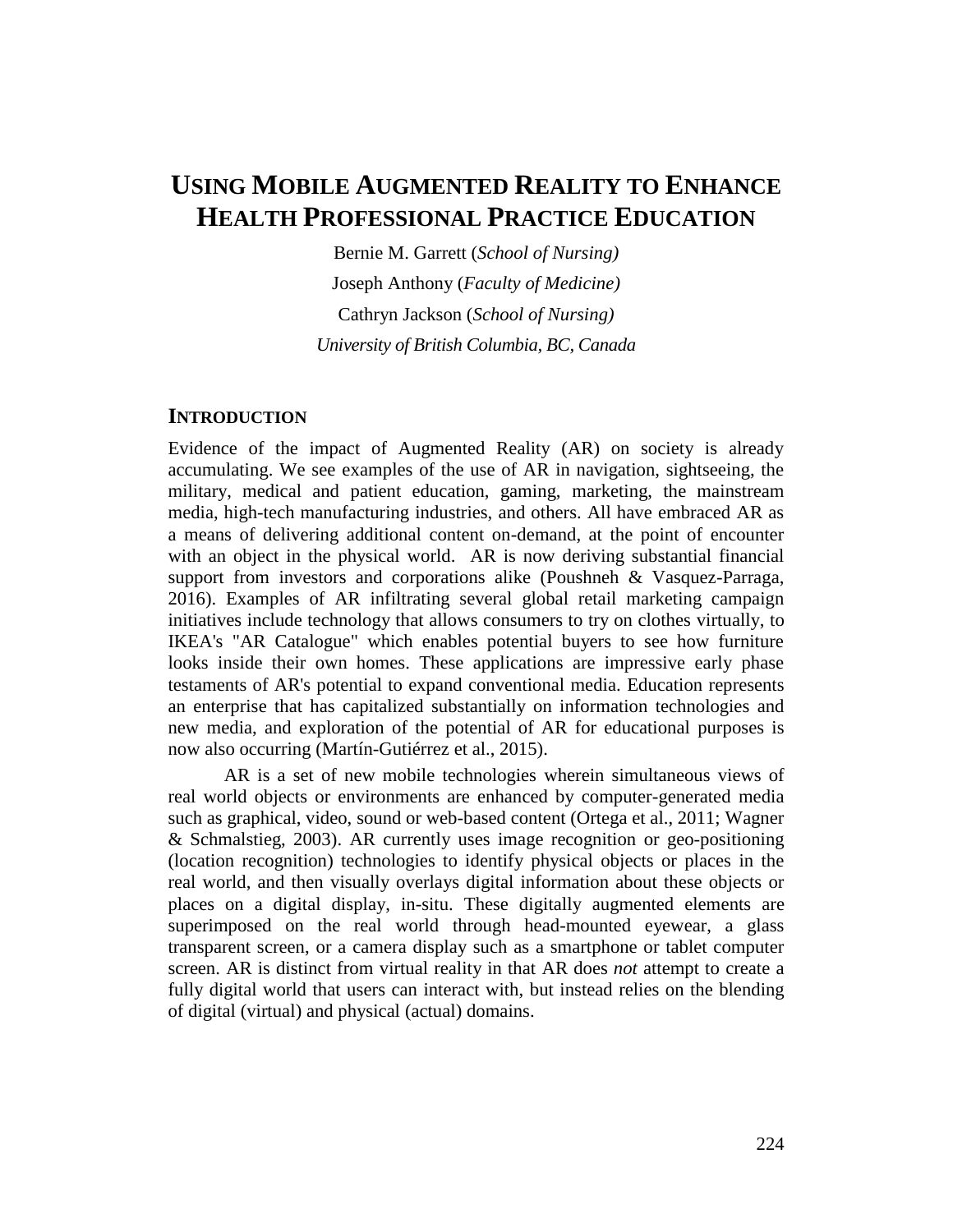Many students in universities now own smartphone devices (UCAS, 2014; Payne, 2013), and commercial AR services using smartphone cameras are developing rapidly (Johnson, 2014). These developments have now brought AR technologies within the reach of both students and educators, with new possibilities and opportunities for mobile learning (m-learning) using AR now arising. The project described in this report was designed to explore if mobile AR technologies have the potential to enhance the learning of practice skills in the lab, and to support practice-based learning during clinical practicums for healthcare professional students in three professions.

Within contemporary healthcare professional education there has been increasing emphasis on constructivist learning whereby students take an active role in a process in which learners are seen to construct new knowledge and skills in relationship to their existing knowledge and to build knowledge within their personal environments. Research has suggested this approach improves student confidence and fosters the development of critical thinking skills (Houghton et al. 2014; Ross, 2012 Jeffries, 2005). AR promotes active engagement with the users' physical environment, but overall it is still considered a novelty, in part because most implementations to date have lacked an explicit pedagogic framework (Martín-Gutiérrez et al., 2015; Zhu et al., 2014).

Structured mobile learning (or "m-learning" as it has been called) offers a constructivist approach in which educators can provide AR activities using heuristic learning strategies, providing students with alternative ways to engage with content, thereby promoting more active learning, and enhancing the learning experience. M-learning is focused on learning across multiple contexts through social and content interactions using personal electronic devices (Compton, 2013, Hanes & Gilbreath 2013, Ortega et al., 2011). The idea of using mobile digital devices to support learning is actually long-standing. Alan Kay's Dynabook, developed at the Xerox Paolo-Alto Research Labs during the 1970's represented the first serious attempt to design a computer-mediated mobile learning platform (Kay, 1972). Dynabook had its roots in constructivist learning theory (Sharples, 2002). Kay's system placed emphasis on heuristic and exploratory learning, and the ideas of situated cognition, in that we question our ideas and knowledge of the world as we learn in-situ, an approach based on the precept that all knowledge is situated in activity bound to social, cultural and physical contexts (Sharples, 2002). Although the constructivist roots of m-learning have been questioned (Kirschner et al. 2006), together with humanism, constructivism remains a highly prevalent conceptual model for employing m-learning within modern professional education.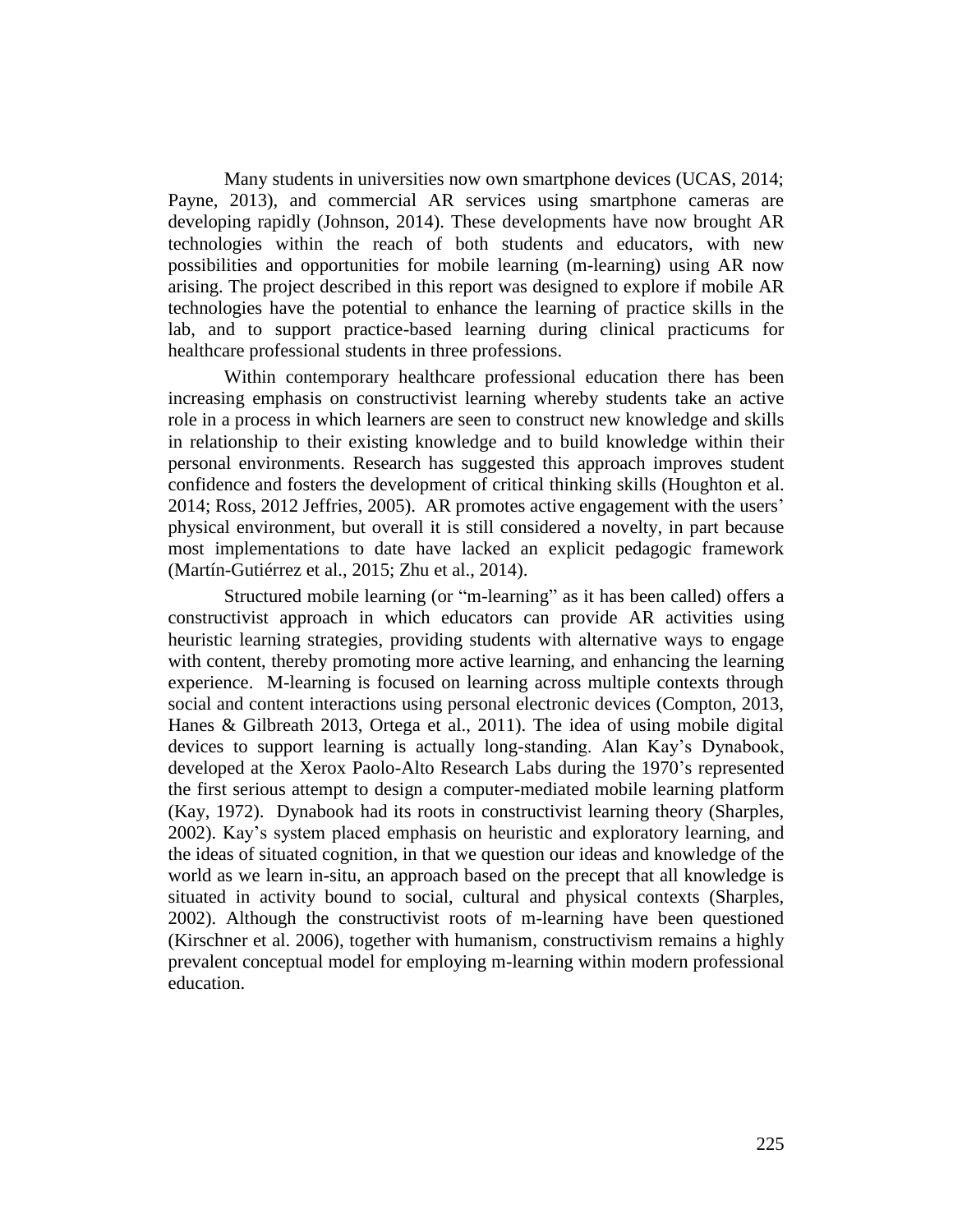Although laptops and personal digital assistants (PDAs) became available in the 1990's and have been used in a variety of educational contexts (Garrett, 2009), it was not really until the advent of ultra-mobile computers: UMPCs, tablet PCs, small form-factor laptops and smartphone technologies in the last decade that m-learning approaches have attempted to embrace the use of students' personal devices. This has become a driving focus of m-learning research and practice in more recent years despite issues with standardization (Milrad et al.,  $2013$ ).<sup>1</sup> Today students utilize an increasing array of mobile technologies that have the potential to support learning anytime or anywhere and which can increase flexibility of learning (Compton, 2013). Therefore, we conclude that the addition of AR appears to have potential as an additional resource in the modern m-learning toolkit.

#### **THE DEVELOPMENT OF AUGMENTED REALITY**

Overall, AR represents a form of intermediated reality (Mann, 1994) in which a view of the real world is modified by a computer in some way (enhanced or simplified). As a result, the technology functions to change our current perception of reality. A simple example would be night-vision goggles that filter and amplify infrared radiation images and then display the enhanced image in eyewear. AR represents a development of this concept, adding the power of modern digital information technologies to provide even more information to the user within the user's environment. Ranked as an emerging technology by the Horizon Report in 2014 (Johnson, 2014) AR has continued to develop rapidly, and now represents an emerging technology that turns mobile devices into multimedia networked reference devices that overlay digital data on real world situations in real-time.

Tom Caudell at Boeing first used the term "augmented reality" in 1990 to describe a digital display used by aircraft electricians to blend computer graphics onto a physical reality. This technology enabled Boeing workers to view wiring schematics over a plywood layup board so they could create aircraft wiring looms more efficiently (Kangdon, 2012). In 1992, two other teams were developing similar technologies. Louis Rosenberg created what is widely recognised as the first functioning AR system for the US Air Force known as Virtual Fixtures. Here the user performed the remote manipulation of an object using mechanical manipulators while wearing a headset that projected an image, and fixtures were superimposed as cues to help guide users in their tasks. For example, Virtual Fixtures provided a virtual ruler to help the user draw a straight line. In this

 $\overline{a}$ 

<sup>&</sup>lt;sup>1</sup> With the rapid commercial development of mobile devices and operating systems,

standardization of applications for cross-platform implementation remains a practical issue.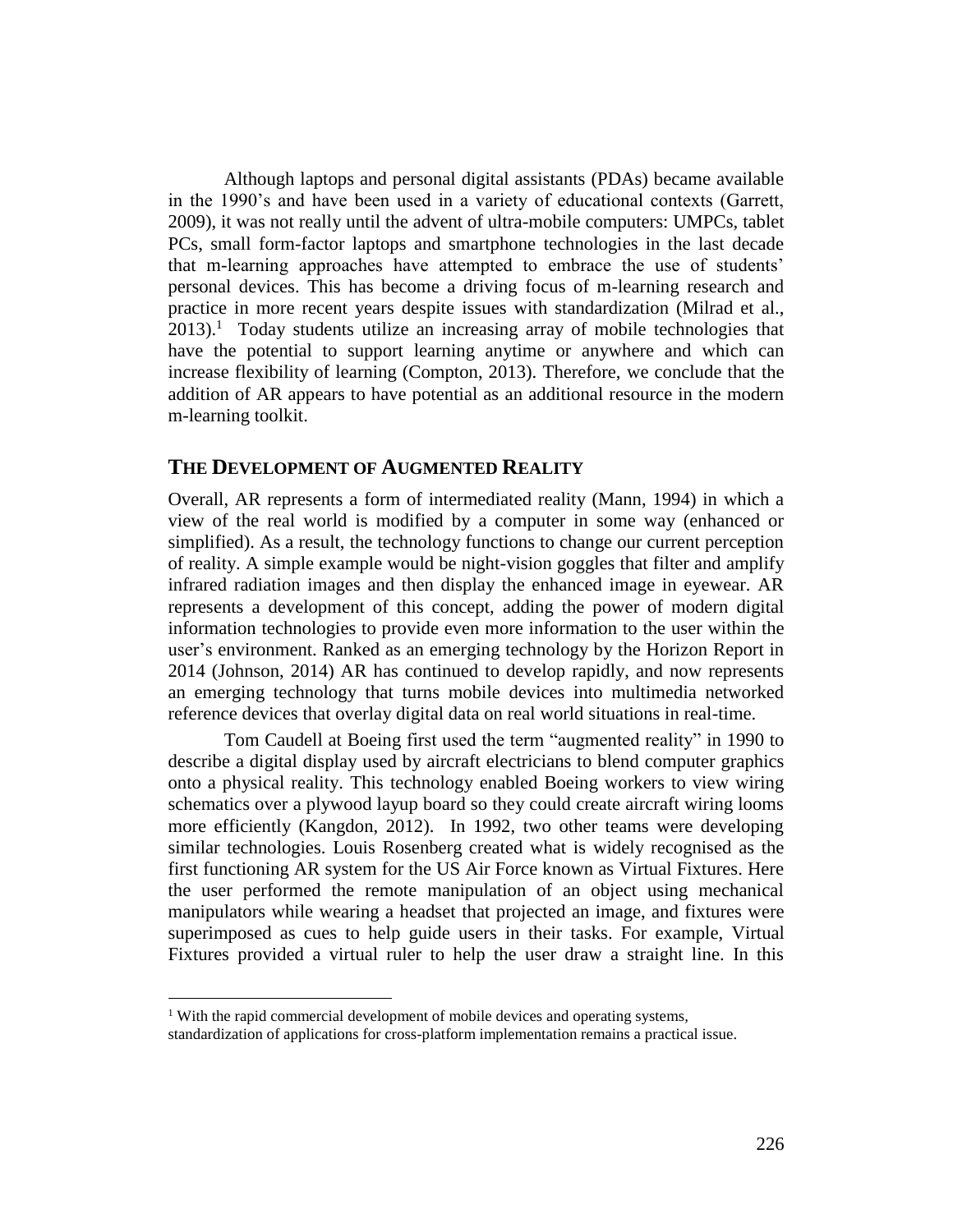implementation, the users' movements were also controlled by the system to assist them drawing the line (Rosenberg, 1993). Another team made up of Steven Feiner, Blair MacIntyre and Doree Seligmann at Columbia University developed a three-dimensional (3D) graphics overlay imaging system to show people how to load and service a printer without having to refer to instructions (Feiner et al., 1993). Military applications of augmented systems were also being developed at this time with AR aircraft head-up displays.<sup>2</sup> The National Aeronautical and Space Administration (NASA) tested an aircraft synthetic vision landing display on their X38 prototype re-entry vehicle in 2000 using a display showing video map overlays including runways and obstacles (Kangdon, 2012).

AR remained very much in the domain of research scientists since AR involved the use of very expensive, unwieldy equipment and complicated hardware and software until Hirokazu Kato of the Nara Institute of Science and Technology released an open source AR tool kit in 1999 that allowed video capture tracking of the real world to be combined with interactive virtual objects on any platform (Kato & Billinghurst, 1999). As this opened up the use of AR to a wider population, alternative implementations of AR began to appear. Bruce Thomas and researchers in the Wearable Computer Lab at the University of South Australia demonstrated the first outdoor mobile augmented reality computer game in 2000 with their ARQuake game (Thomas, et al., 2000).

In 2005, the German company Metaio released the first end-consumer AR application that allowed users to put virtual furniture in an image of their living rooms. However, it was not until the development of more powerful smartphones beginning in 2008 that widespread commercial uptake of AR technologies began to appear. The Austrian company Mobilizy brought its Wikitude smartphone application to the Android phone in 2008, enabling Android users to view the world through their mobile phone cameras and to see augmentations of real-world points of interest (POIs) on their phone screens.

In 2009, the Dutch company Layar created a simple smartphone AR browser app that allowed users to locate POIs through image recognition and/or GPS location sensing and to superimpose AR content over an image of the environment from their phone camera. These applications are now freely available to the public, with uptake of commercial AR resources beginning to occur. Development of AR continues, with major companies entering the field with products such as the Google Glass, the Microsoft Hololens products, and with Apple purchasing the German Metaio AR company in 2016.

 $\overline{a}$ 

<sup>&</sup>lt;sup>2</sup> A "head-up display" provides aircraft flight information projected on a screen directly in pilots' forward line of sight in the cockpit, so pilots do not need to shift focus to check information.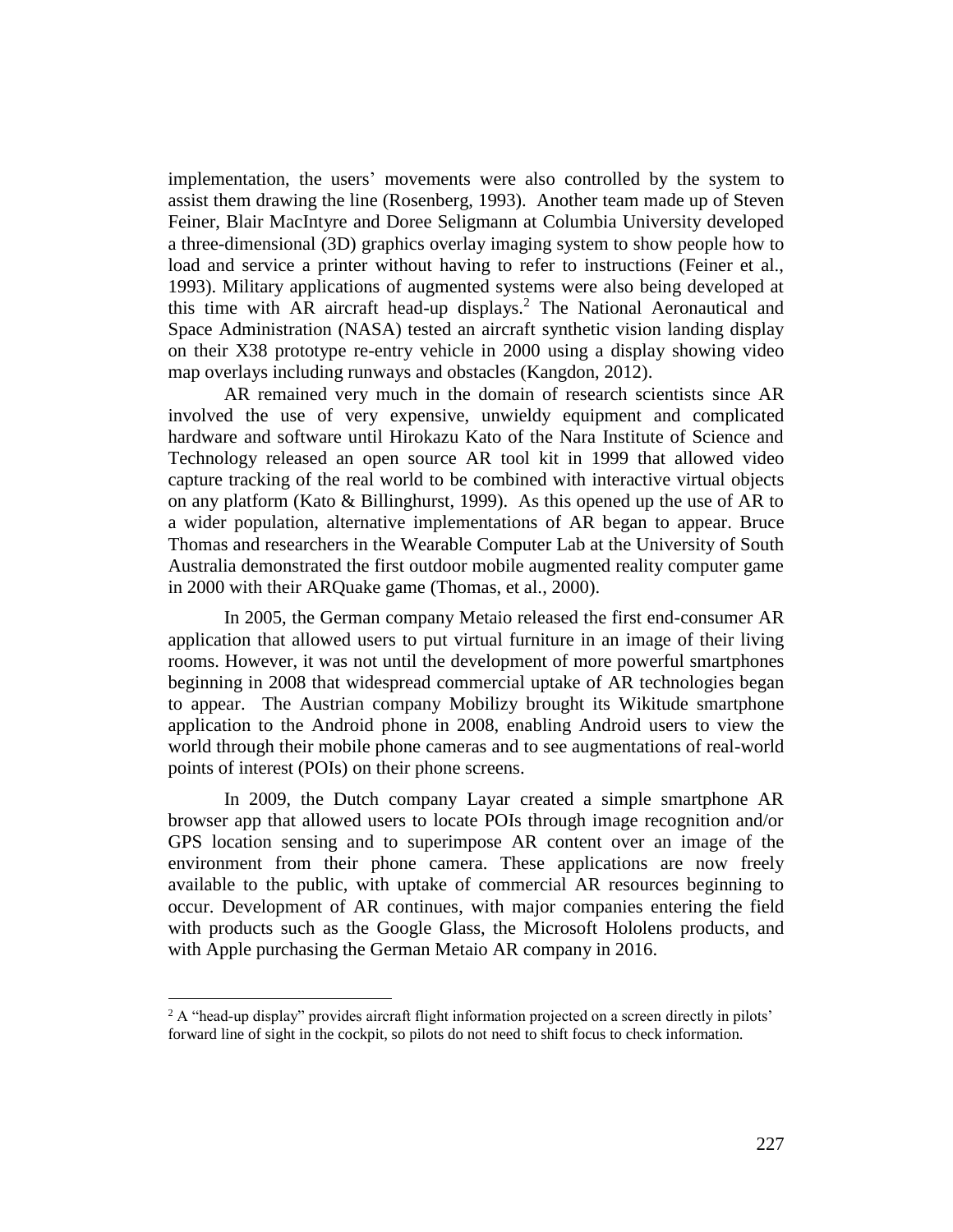## **METHODS**

#### *SETTING, DESIGN AND RECRUITMENT*

The study was conducted at the University of British Columbia, Vancouver, Canada with nursing, occupational therapy and physical therapy students, and built and expanded upon the work of an earlier study undertaken with nursing students (Garrett, Jackson & Wilson, 2015). In our new study, a multiprofessional student population was provided with a geopositional AR experience. This study further enhances our understanding of the applicability of AR in clinical labs to additional health professions within a variety of different clinical skills and educational needs. An exploratory action-research-based study design (Lancaster et al., 2004, Pickard, 2013) was adopted to explore the potential value of AR applications in the lab, to identify deficiencies in the design and in the implementation of AR resources, and to refine techniques further. The approach is consistent with established exploratory action feedback approaches (Petrucka, et al., 2013; O'connor & De Martino, 2006; Marrow et al., 2002). For evaluation, a combined mixed methods qualitative evaluation strategy using a phenomenological approach (concerned with each user's personal perception and meaning derived from the experience) was adopted in order to evaluate the students' experiences in using AR tools (Pickard, 2013).

Members of a convenience non-probability sample of 253 students were invited to participate in the use and evaluation of a broad range of AR resources in the 2015-16 academic year. The sample comprised 120 undergraduate firstyear nursing students undertaking a foundational clinical skills course, 81 secondyear physical therapy students in a clinical practice course and 52 first-year occupational therapy students in a practice skills course. Participation was by selfselection. The Behavioural Research Ethics Board at the University of British Columbia undertook an ethical review and approved the proposal prior to data collection.

### *MATERIALS*

Students were given access to AR resources to encourage them to explore educational resources and further encourage them to make conceptual links from multimedia resources to physical equipment, using interactively hyperlinked material, ultimately requiring students to reflect on their practice during their supervised labs and during unsupervised practice sessions. The use of AR enabled instructors to make additional educational resources available to learners, on-demand, at the time when learners where interacting with a new piece of equipment, and enabled students to revise content at will. These technological affordances encouraged more active learning by students, potentially enhancing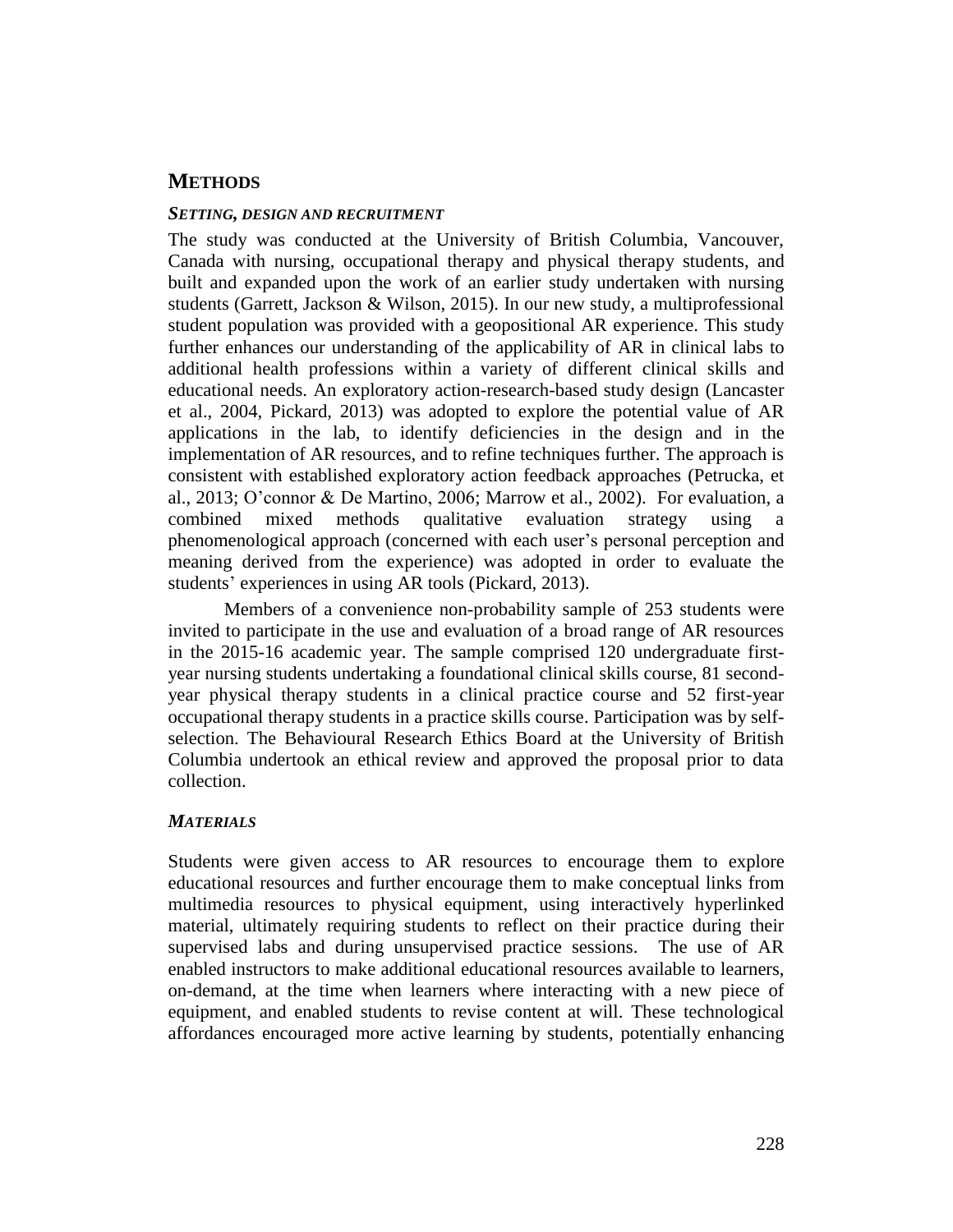learning outcomes. After an environment scan for suitable AR service providers, we selected the Junaio application and associated Metaio backend service as an AR platform for use in this project. Selection criteria included cost, multiple device support, image recognition and geopositional recognition functionality, simplicity, and ready availability.

#### *IMAGE RECOGNITION AR CONTENT*

 $\overline{a}$ 

Instructors selected a broad range of equipment in the clinical skills laboratories in the three professional programs. Equipment varied according to discipline, ranging from a water-sealed chest-tube drain and wall oxygen, to a ceiling lift or button hook, to a TENS or Interferential Current device. <sup>3</sup> The total number of AR resources available across the three programs was 126.

Equipment was tagged for AR image recognition, using either a digital photograph of the item or a Quick Response (QR) visual digital code attached to the item. As an example, equipment for the nursing students included: pleural drainage equipment, syringes and needles, sharps containers, oxygen delivery, catheter bags, and tracheostomy equipment as well as hand-washing and infection control posters. Each piece of lab equipment with associated AR content was labelled with a decal to indicate the device had AR resources available to view.

Multimedia instructional materials that demonstrated the principles of use, practical application and problem-solving techniques for the equipment were obtained or created in-house, and then hosted on a University web-server. For example, instructional videos showed how to perform clinical hand washing, how to control a TENS device, how to safely operate a ceiling lift, or how to undertake respiratory auscultation and select appropriate oxygenation equipment following a respiratory assessment. Videos were then linked to the appropriate pieces of equipment using the web-based AR backend service (Metaio).

Rather than provide simple checklists of actions (as with more traditional skills reinforcement techniques), a range of multimedia resources concerning the equipment/skill being practiced were selected to maximize appeal to multi-modal learners (Hales et al., 2007). Students undertaking supervised and unsupervised lab practice could then scan the equipment on their smartphones or tablet computers using the freely available AR application (Junaio). When scanned, embedded AR *calls to action* appeared on the student's device screen, linking directly to the different resources available for the students to explore (see Figure 1).

<sup>&</sup>lt;sup>3</sup> These are typical clinical technologies involving different devices to provide therapeutic interventions to patients.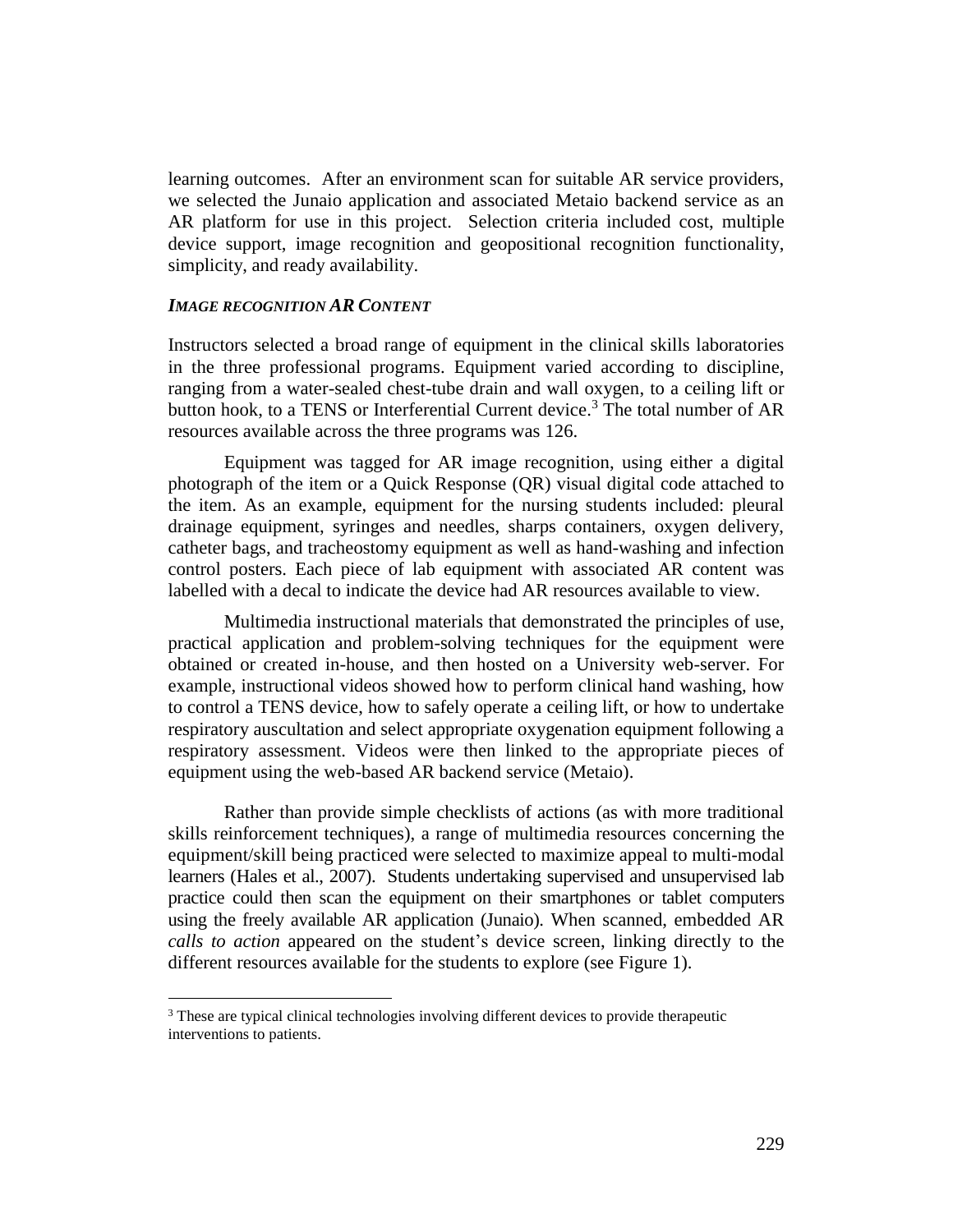

Figure 1: A student views AR call to action buttons augmenting oxygen equipment on a tablet computer screen

Instructors teaching clinical lab skills were briefed on the availability of AR resources and shown how they could integrate additional resources into their lab teaching sessions. The resources were then implemented with students in five different clinical skills courses during 2015-16; students used their own smartphones (or department iPads) to access relevant AR resources while learning and practicing new clinical skills. By scanning specific tagged equipment using Junaio on a smartphone or on a tablet computer, students could gain immediate access to digital multimedia showing how the equipment worked, the theoretical context of use, and how to use the equipment. Students prompted multimedia content to appear on their devices simply by tapping a button that appeared on the smartphone or tablet screen. Additionally, the Junaio application automatically bookmarked links to resources from the items scanned by the students. Students could later access these bookmarked links from a history tab within the application at their later convenience.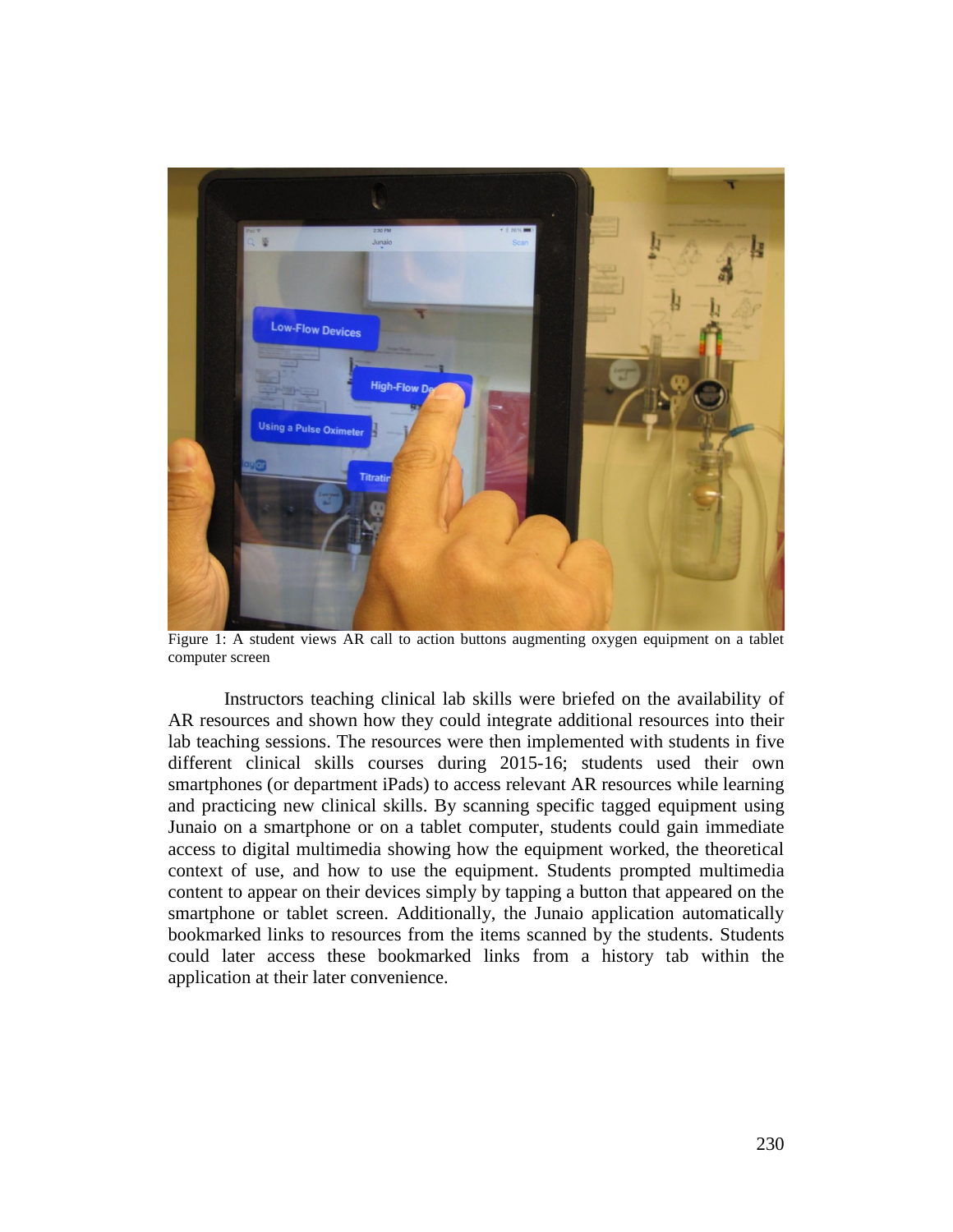#### *GEOPOSITIONAL AR CONTENT*

Included in this study was the implementation of a set of AR resources that used geopositional location (latitude, longitude and altitude) rather than image recognition to trigger calls to action. When students scanned the area around them with the Junaio AR app using their device camera, they would see call to action data overlaid on the screen showing the distance and direction to locations relevant to their course. These locations could also be viewed superimposed on a 2-dimensional map of the students' surrounding area. Geopositional resources were created for student orientation to new locations; when these flags on the screen were tapped the flags provided students with further data regarding the point of interest. (See Figure 2 below.)



Figure 2: A student taps a geopositional tag for directions to access resources about the location

For example, for nursing students undertaking clinical placements, AR resources were created for a number of clinical sites around the city and were uploaded to the Metaio hosting server. The uploaded resources included descriptions of the clinical units, the contact information for key staff members (e-mail and telephone), clothes changing and parking facilities available, and transportation options to the site, including a live link for Google Maps© route planning (from the user's current location to the clinical site). These materials were used in one clinical course for the nursing cohort, whose students were briefed on how to access the material on their first day.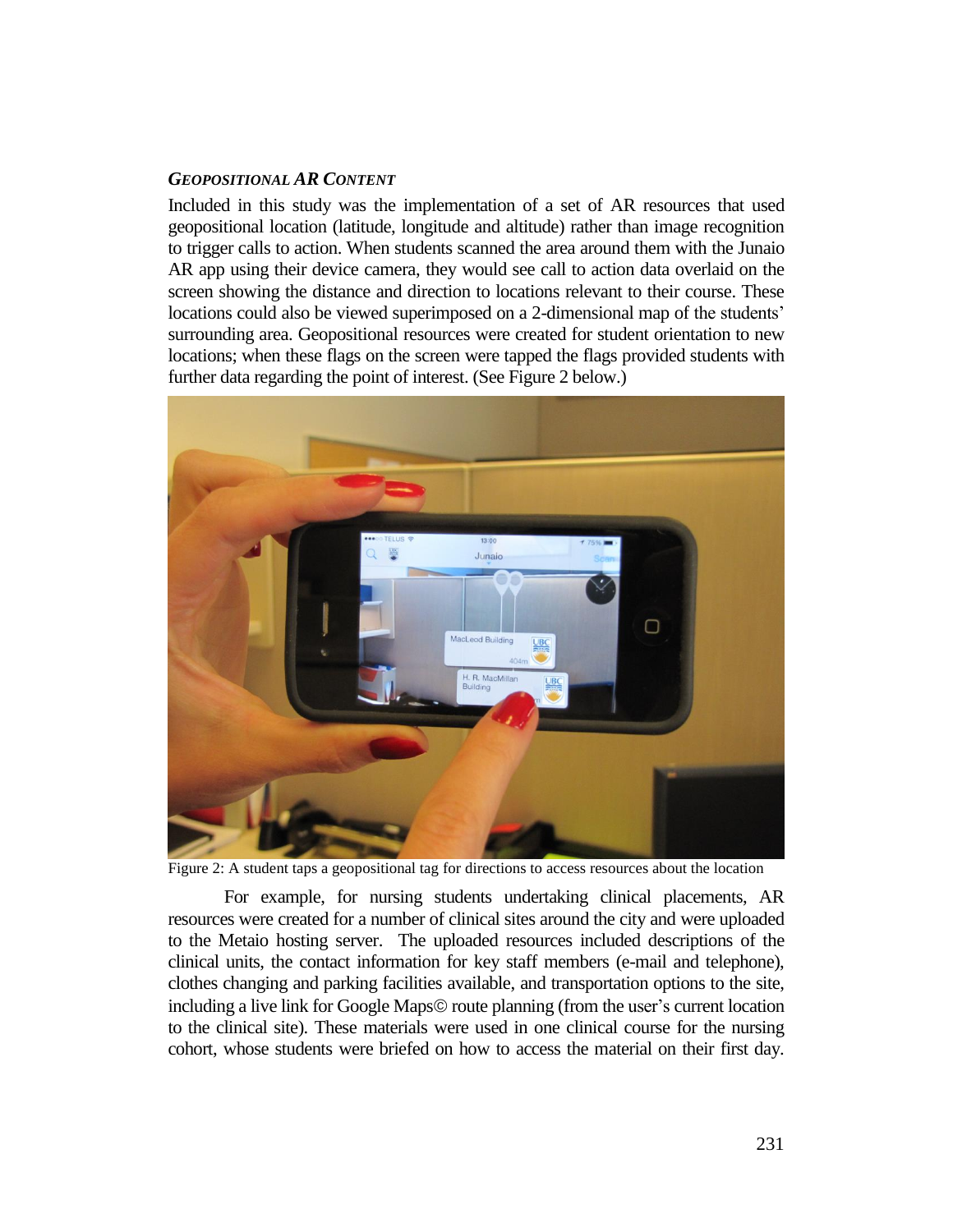Additional geopositional content was also created for multiple on-campus locations for a multi-professional student mixer activity occurring during an orientation week, involving 1100 students new to health professions education.

#### *DATA COLLECTION & ANALYSIS*

To evaluate student's perceptions of the educational value of the AR tools, researchers developed and administered a web survey (see Table 1) and follow-up focus group activity (see Appendix1):

- 1. The survey explored student's levels of satisfaction with the AR resources they had available to support learning. Specifically, a) goal and focus of the resources, b) quality of the resources, c) practical usage of the AR resources and d) overall perceived educational value (Kaplan and Maxwell, 2005). Additionally, two survey questions about the geolocation application were added into the survey evaluating the new to health professions student orientation. The surveys used Likert Scale questions and also included open-ended questions to elicit qualitative comments about user's experiences with the AR resources. An incentive of a movie gift voucher was used to encourage participation.
- 2. Participants in the survey were also invited to take part in a terminal focus group interview. An interview of 40 minutes was undertaken with seven volunteers to elicit further data regarding their perceptions of the value of this approach in their learning (Kitzinger, 1994; Vaughn, Shay-Schumm & Sinagub, 1996). An incentive of a \$25 gift voucher was included for participation in the focus group.

The data from the questionnaires and focus group were transcribed and analysed using a phenomenological research approach<sup>4</sup> to explore the student's personal experiences of using these new technologies, and their perceived value. Descriptive statistics and a content analysis was performed using NVivio 11 software to explore for substantive concepts and relationships arising. Two independent researchers undertook the initial reading, exploration for common themes, and coding. A final consensus of key issues was developed from this.

### **RESULTS**

 $\overline{a}$ 

### **SURVEY:** *STUDENT PERSPECTIVES ON AR IMPLEMENTATION AND VALUE*

The online survey was completed by 76 of a total population of 253 students giving a response rate of 30%. The shorter geolocation questions were answered by 73 of the 120 participants (response rate  $= 76\%$ ). The responses to the 5 point Likert Scale questions are presented in Table 1 with questions arranged from highest mean rating to lowest.

<sup>4</sup> Phenomenological research concentrates on the study of personal meaning and the objects of direct experience, in this case the personal value and experience of using the AR technology.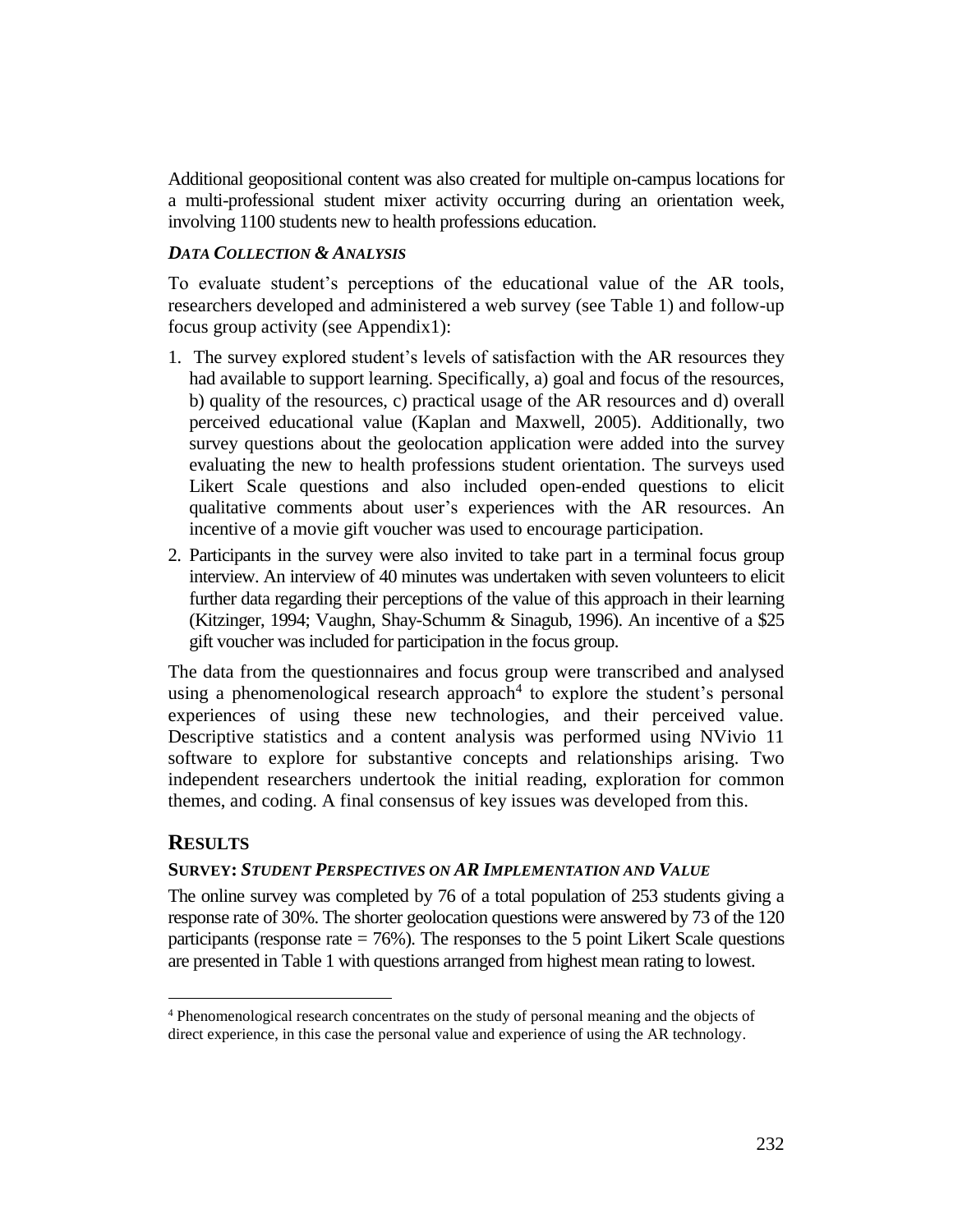|                                                                                                                                                            | <b>Strongly</b>             | Agree            | <b>Neutral</b>   | <b>Disagree</b>  | <b>Strongly</b>             | <b>Mean</b> |
|------------------------------------------------------------------------------------------------------------------------------------------------------------|-----------------------------|------------------|------------------|------------------|-----------------------------|-------------|
| Statement (n=76)                                                                                                                                           | Agree<br>(5)                | (4)              | (3)              | (2)              | <b>Disagree</b><br>(1)      |             |
| The AR resources were<br>focused on relevant specific<br>skills.                                                                                           | 9<br>$(11.8\%)$             | 43<br>$(56.6\%)$ | 21<br>(27.6%)    | 3<br>$(3.9\%)$   | $\mathbf{0}$                | 3.8         |
| The level of the resources was<br>appropriate (i.e., it was not<br>too simple or too difficult).                                                           | 8<br>$(10.5\%)$             | 38<br>$(50\%)$   | 24<br>(31.6)     | 6<br>$(7.9\%)$   | 0<br>$(0\%)$                | 3.6         |
| The AR resources provided<br>reflected contemporary<br>knowledge and practice.                                                                             | 6<br>$(8.2\%)$              | 40<br>$(54.8\%)$ | 18<br>(24.7%)    | 7<br>$(9.6\%)$   | 2<br>(2.7%)                 | 3.6         |
| The AR resources were easy<br>to use.                                                                                                                      | 11<br>$(14.6\%)$            | 29<br>(38.6%)    | 17<br>(22.7%)    | 13<br>(17.3%)    | 5<br>(6.7%)                 | 3.4         |
| The AR learning resources<br>reflected high technical<br>quality throughout.                                                                               | 3<br>$(3.9\%)$              | 29<br>$(38.1\%)$ | 30<br>$(39.5\%)$ | 12<br>(15.7%)    | 2<br>$(2.6\%)$              | 3.3         |
| The AR items were well<br>organized in a consistent and<br>logical fashion that was easy<br>to use and follow                                              | $\overline{4}$<br>$(5.2\%)$ | 30<br>$(39.5\%)$ | 27<br>$(35.5\%)$ | 12<br>(15.7%)    | 3<br>$(3.9\%)$              | 3.2         |
| The AR resources helped me<br>learn the skills and<br>knowledge required.                                                                                  | $\overline{4}$<br>$(5.3\%)$ | 31<br>$(40.1\%)$ | 20<br>$(26.3\%)$ | 17<br>$(22.4\%)$ | $\overline{4}$<br>$(5.3\%)$ | 3.2         |
| The AR resources provided<br>additional information in the<br>lab that will help me in my<br>practice.                                                     | 3<br>$(3.9\%)$              | 28<br>$(36.8\%)$ | 25<br>(32.9)     | 16<br>(21.5%)    | $\overline{4}$<br>$(5.3\%)$ | 3.1         |
| The AR resources were<br>more of a gimmick and not<br>really helpful to learn (n.b.<br>negative question)                                                  | 7<br>$(9.2\%)$              | 19<br>(25%)      | 11<br>$(14.5\%)$ | 28<br>$(36.9\%)$ | 5<br>$(6.6\%)$              | 2.9         |
| <b>Statements about the</b><br>geolocation application (n=73)                                                                                              |                             |                  |                  |                  |                             |             |
| The Junaio App was easy to<br>use to find directions to my<br>meeting locations.                                                                           | 4<br>(6.25%)                | 10<br>$(15.6\%)$ | 36<br>$(56.3\%)$ | 9<br>$(14.1\%)$  | 5<br>(7.8%)                 | 2.9         |
| The Junaio App direction-<br>finding resources were a<br>gimmick and not really<br>helpful in finding my<br>meeting locations. (n.b.<br>negative question) | 8<br>$(13.6\%)$             | 13<br>(22%)      | 35<br>$(59.3\%)$ | 6<br>$(10.1\%)$  | 3<br>$(5.1\%)$              | 3.2         |
| Mean of all Scores (when all ranked positively) = $3.32$ , SD = $0.28$ .                                                                                   |                             |                  |                  |                  |                             |             |

Table 1: Student Survey Scaled Question Responses. Students were asked to respond on a five point Likert Scale of  $1 =$  Strongly Disagree to  $5 =$  Strongly Agree. Values represent the numbers responding in each category: Percentage response is given in brackets. Mean rating values of the Likert scores are given in the final column. Note, not all students answered every question.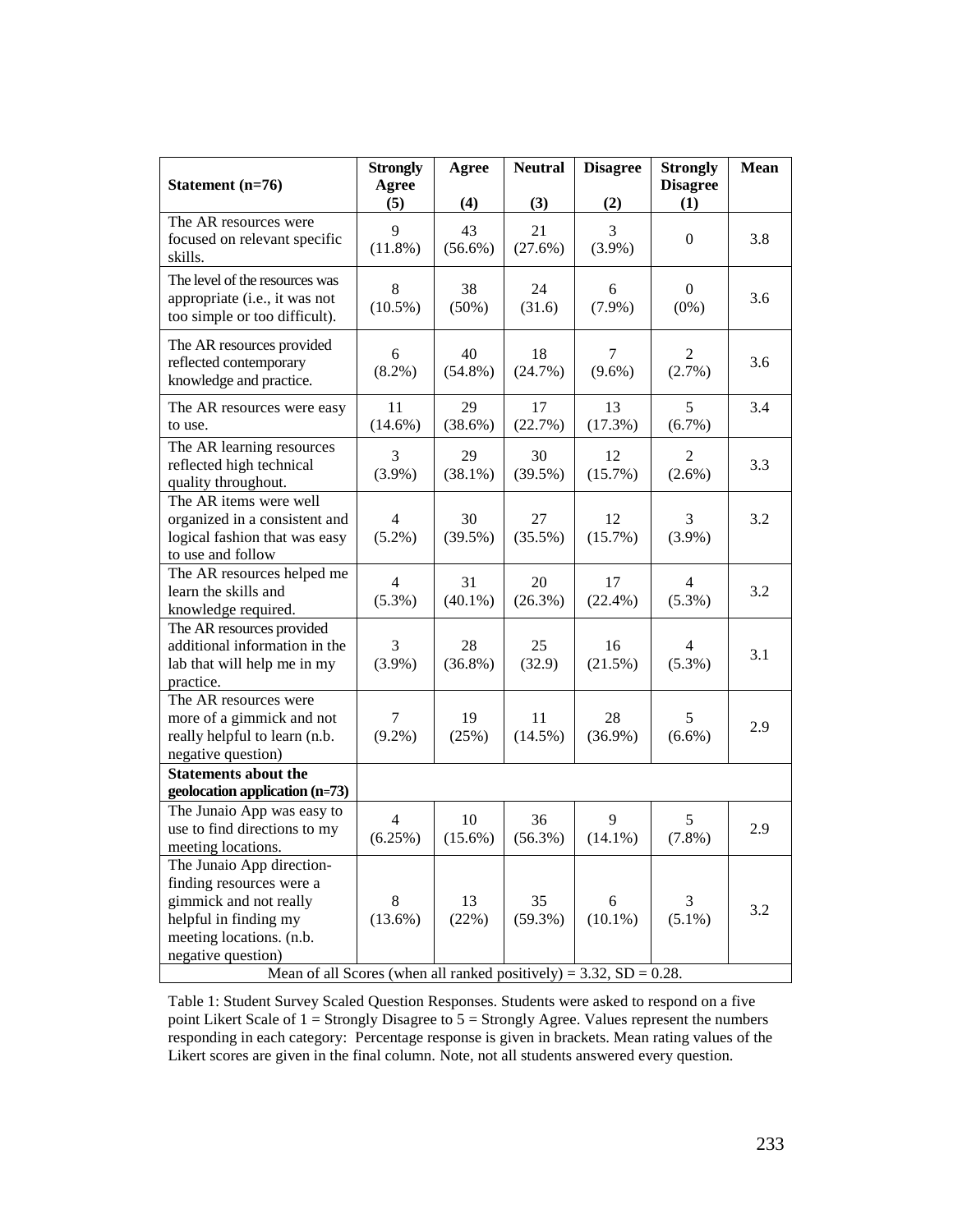Overall, student responses were positive. The first three questions listed demonstrate some agreement on statements relating to the AR content being relevant, taught at the right level, and contemporary. Student responses to questions exploring the impact of the technology on content delivery, including inquiries regarding perceptions of ease of use, the degree to which presentation of the material was logical and consistent, and overall assistance AR provided in helping students learn the skills were generally neutral. Students' response on negatively phrased questions (regarding the possibility that AR was a gimmick rather than a value proposition) were also more generally neutrally.

#### **SURVEY:** *STUDENTS' PREFERRED MEDIA*

Students were asked to rank their preference for the media used in the AR resources on a scale of from 1 (most favoured) to 3 (least favoured). Video resources were clearly the favourite form of media (81% ranked top) whereas text and PDF resources were less preferred. (See Figure 3, below.) However, the sample sizes and approach did not support within-group analyses (such as analysis for variations among cohorts).



Figure 3: Student Ranking of Preferred Media Use (first, second or third) in AR Applications**.** *TECHNICAL ISSUES, TRAINING AND REPLACEMENT OF DEMONSTRATION*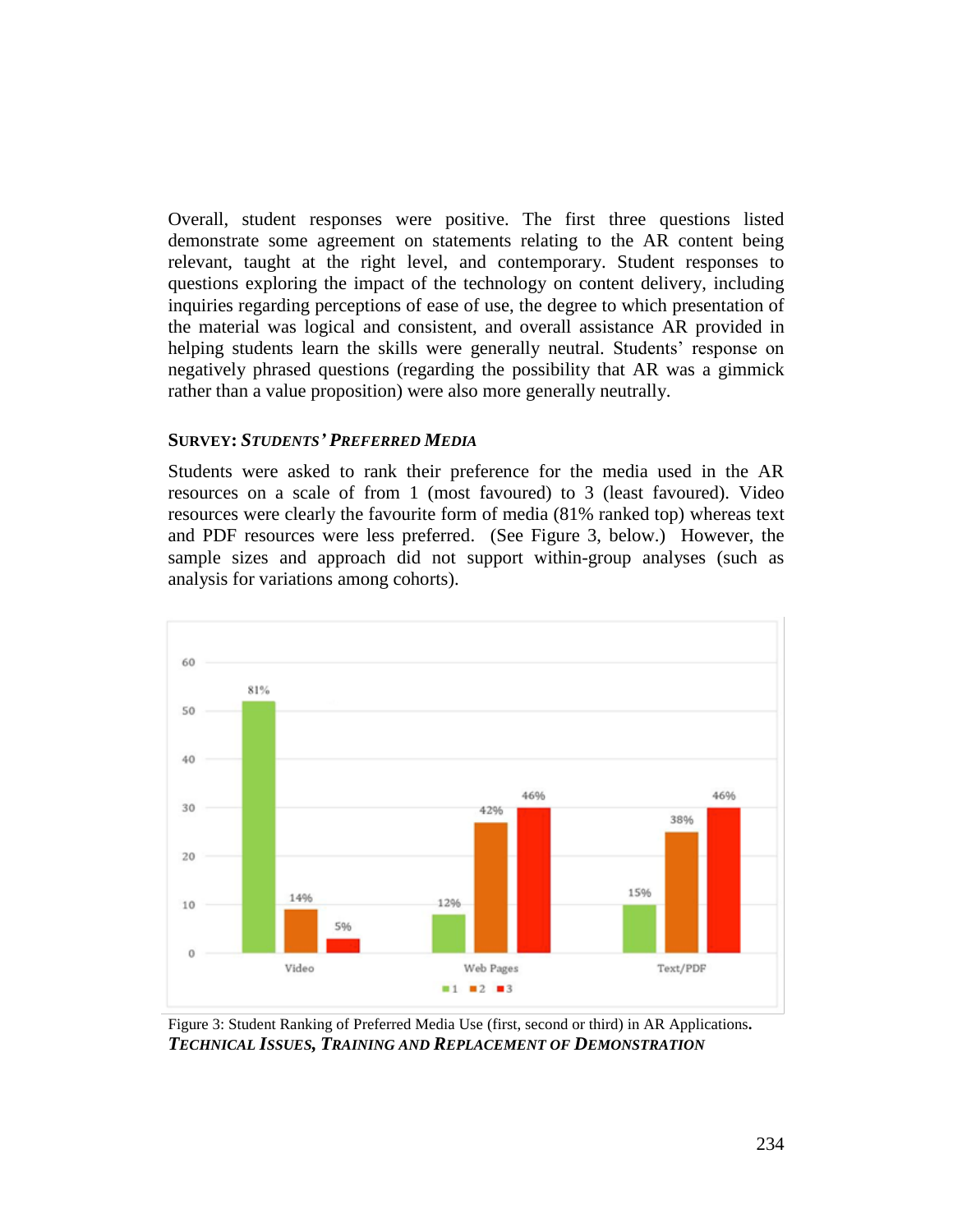Several themes materialised in data from the open-ended survey questions. All open-ended questions posed on the survey appear in Table 2, below, with themes arising from survey data identified in survey responses summarized in the table.

| <b>Question:</b>                                                                      |
|---------------------------------------------------------------------------------------|
| What problems (if any) arose using the AR resources?                                  |
| <b>Responses:</b>                                                                     |
| 31 responses.                                                                         |
| <b>Significant themes</b> (response and number of responses in brackets)              |
| Difficulty scanning (20), Internet Connection issues (8), Instability of application  |
| (3).                                                                                  |
| <b>Illustrative quotes:</b>                                                           |
| "Some just didn't scan, you ended up trying from all different angles."               |
| "It wouldn't connect for me one time, just kept getting the 'no connection' message." |
| <b>Question:</b>                                                                      |
| Do you have any other comments on the use of AR resources in the clinical skills      |
| lab?                                                                                  |
| <b>Responses:</b>                                                                     |
| 16 responses.                                                                         |
| <b>Significant themes</b> (response and number of responses in brackets):             |
| Should not replace demonstration (9). Supplemental to the instructor (7).             |
| <b>Illustrative quotes:</b>                                                           |
| "Allowing the professors to DEMONSTRATE IN the lab and teach us is the most           |
| helpful way of learning."                                                             |
| "It should supplement hands-on teaching from instructor instead of replacing the      |
| role of the instructor in the lab."                                                   |
| <b>Question:</b>                                                                      |
| What suggestions do you have to improve the use of AR resources in the lab?           |
| <b>Responses:</b>                                                                     |
| 22 responses.                                                                         |
| Significant themes (response and number of responses in brackets):                    |
| More training to use it (14), Provide more AR resources/videos (8)                    |
| <b>Illustrative quotes:</b>                                                           |
| "I think inclusion of a good orientation would have been helpful. I only found out    |
| what the thing was from other students.                                               |
| "More videos produced by instructors would be good."                                  |
| Table 2: Key Open-Ended Question Responses.                                           |

Although responses were limited, one operational issue that was evident in these data concerned technical problems arising: A number of students reported problems scanning objects and problems with Internet connectivity and slow times to download materials. Study subjects also expressed concerns regarding the potential to replace actual skills lab demonstration by instructors with AR versions. Four students commented that they would not want instructor demonstration replaced by video.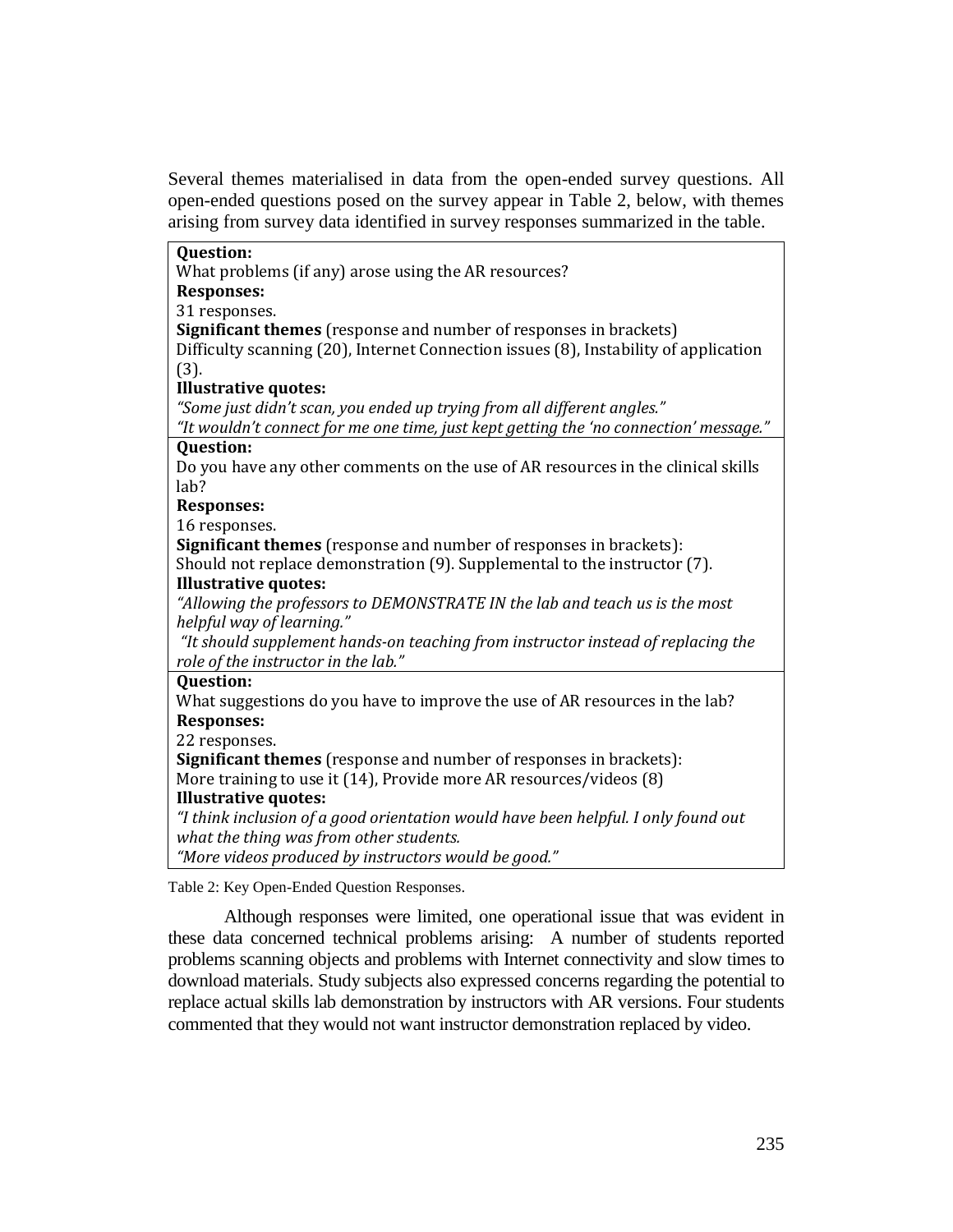## **FOCUS GROUP**

Table 3 below presents a summary of the results from the content analysis of the online focus group. Seven common themes emerged, representing aspects of the students' responses: access, content, future potential, orientation/training, pedagogy and technology. These appear to reinforce similar points identified through the online questionnaire survey. The identification of broad positive and negative commentary sub-groups in Table 3 documents the issues raised. (The questions posed during the focus group comprise Appendix 1 of this study report.)

| <b>Broad Themes</b>             | Sub-group (positive)                                                                                                                                                             | Sub-group (negative)                                                                                                                                                                                                                                                 |  |  |  |
|---------------------------------|----------------------------------------------------------------------------------------------------------------------------------------------------------------------------------|----------------------------------------------------------------------------------------------------------------------------------------------------------------------------------------------------------------------------------------------------------------------|--|--|--|
| <b>Technical</b>                | Scanning flat objects<br>$\bullet$<br>worked best (6)<br>Good use of multifunctional<br>smartphone technology (5)<br>Comfortable with the<br>$\bullet$<br>technology quickly (3) | Scanning recognition<br>$\bullet$<br>difficulty (8)<br>Phone screens small (2)<br>$\bullet$<br>Did not work on some<br>$\bullet$<br>devices (4)<br>Network speed slow (3)<br>$\bullet$                                                                               |  |  |  |
| Pedagogy                        | Good supplemental<br>٠<br>resources (8)<br>Good for extra self-directed<br>$\bullet$<br>practice (5)                                                                             | Should not replace<br>$\bullet$<br>demonstration (6)<br>Inconsistent use of<br>$\bullet$<br>resources by instructors (6)<br>Not sure of added value (2)<br>$\bullet$<br>Detracted from flow of<br>$\bullet$<br>practice (2)<br>Too many links on some<br>items $(2)$ |  |  |  |
| Content                         | Videos were best (9)<br>Videos created by our<br>$\bullet$<br>instructors most useful (6)                                                                                        | Some videos were<br>$\bullet$<br>confusing $(2)$<br>Video was too long in some<br>$\bullet$<br>cases $(4)$                                                                                                                                                           |  |  |  |
| <b>Mobile</b><br><b>Access</b>  | Rapid access to information<br>$\bullet$<br>in situ $(7)$<br>Review anywhere (5)                                                                                                 |                                                                                                                                                                                                                                                                      |  |  |  |
| <b>Accessibility</b>            | Able to use own devices (8)                                                                                                                                                      | Frustration with limited<br>$\bullet$<br>access to devices (2)<br>Multiple students per<br>$\bullet$<br>screen $(2)$                                                                                                                                                 |  |  |  |
| <b>Potential</b>                | Use in clinical practice<br>$\bullet$<br>would be useful (3)<br>Geospatial metadata<br>$\bullet$<br>(geotagging) for practice<br>site information (5)                            |                                                                                                                                                                                                                                                                      |  |  |  |
| Orientation/<br><b>Training</b> | Orientation was effective (2)<br>$\bullet$                                                                                                                                       | Orientation was<br>insufficient (6)                                                                                                                                                                                                                                  |  |  |  |

Table 3: Key Themes Arising from the Focus Group Discussion (Number of statements reflecting these issues in brackets).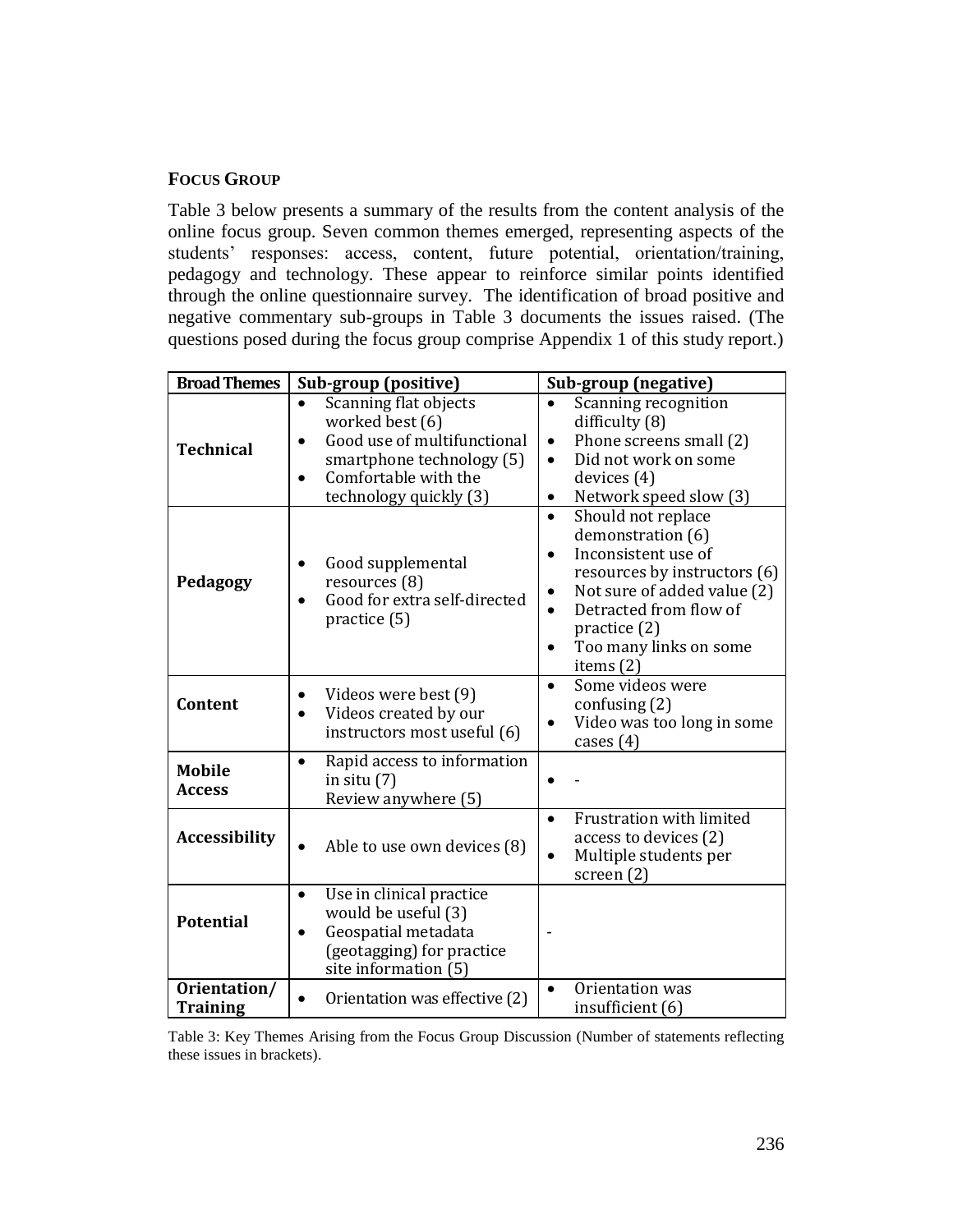#### *TECHNICAL ISSUES*

The technical theme was identified from perceptions the students shared regarding positive aspects of the AR technology, and some specific technology-related implementation issues. Participants noted that scanning two-dimensional (2D) objects worked very well, that scanning of 3D objects was less successful. Our data support the view that the technological approach can work effectively as a method of delivering targeted content, however, a number of significant technical issues were reported by participants. Notably, students reported scanning difficulties, as identified in the survey:

"*I kept having to, like, re-log in, and nothing stayed on, even then scanning just didn't work sometimes."*

"*Scanning some things didn't work but others worked really well."*

Many students and one instructor commented positively about the way the AR technology made good use of multiple smartphone applications (camera, webbrowser, and media player). Several students reported that they felt comfortable with the AR technology quickly because they were already comfortable using features of their smartphones, including the camera and browser*:* 

*"I use my smartphone all the time, and it was easy to add it."*

The field would benefit from further research comparing responses to the AR technology among those who do not experience technical problems as compared to those who do, perhaps revealing how significantly technical problems impact the overall perceived value of AR.

#### *PEDAGOGY*

The next most prevalent student perception theme emerging from the data involves the pedagogic design of the sessions in which the use of an AR resource was incorporated. Students felt the resources could provide useful supplementary materials, and that these resources were especially useful for self-directed practice or for review when learning new skills or techniques. One student commented:

*"Yeah, from a physio perspective we had a lot of equipment. We had like a dozen or so different pieces. So, it was nice to have the app to use on our own; but I wouldn't use it if there was an instructor around."*

Another student commented during a focus group that:

*"It was good for individual review."*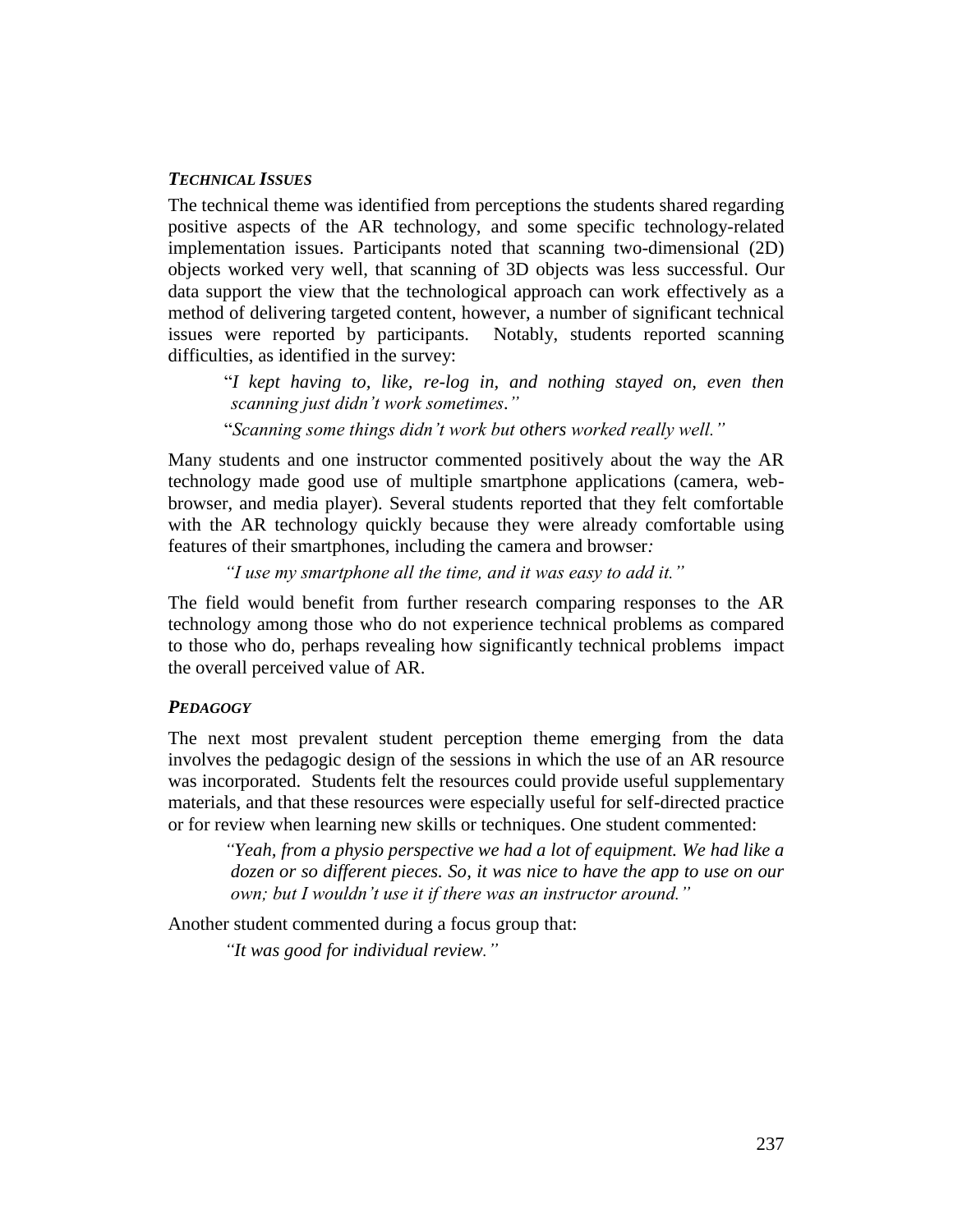Negative perceptions of the pedagogic approach also became evident through the focus group work, with a number of students reporting concerns that this approach should not replace demonstration by the instructor:

"*It was useful for troubleshooting but it doesn't replace the instructor."*

Some students felt that the use of AR resources was inconsistent in the labs:

*"One thing that I noticed in our lab group was that our instructor often, umm, disagreed with the way that things were done in the video."*

"*Most of us didn't even know what it was when we started our lab*. *Like, I don't even know if our clinical instructor showed us."*

Two other students expressed the belief that the use of smartphones and scanning items did not add value and disrupted the flow of the labs. Two students also noted that they felt some of the AR items had too many links to resources:

*"Some were confusing with a lot of different buttons on the screen."*

#### *CONTENT*

Study participants' perceptions from the focus group regarding type of content they preferred reflected the responses from the survey with video resources being highly preferred. Some students felt that the internally-created videos were of most benefit:

*"What I liked about the videos that we got off those was that they're new – like, a lot of the stuff that they're linking to our modules for labs are videos from, like I swear to God, like 25 years ago."*

A couple of students reported the web videos (which were *not* produced in-house) to have been confusing:

*"There are so many different ways to do everything, not sure the videos helped me."*

Students also commented on the relative length of the video clips, including providing commentaries suggesting that a maximum length of two to three minutes was optimal.

#### *MOBILE ACCESS*

Another theme identified arising from the focus groups involved the value of mobile access. Several students commented that it was valuable to access AR resources, in-situ, in the lab, while others stated they liked being able to review the content anywhere:

*"As soon as they said, "Go, explore," we had time to use it." "Being able to play the videos on my phone by the actual equipment was cool."*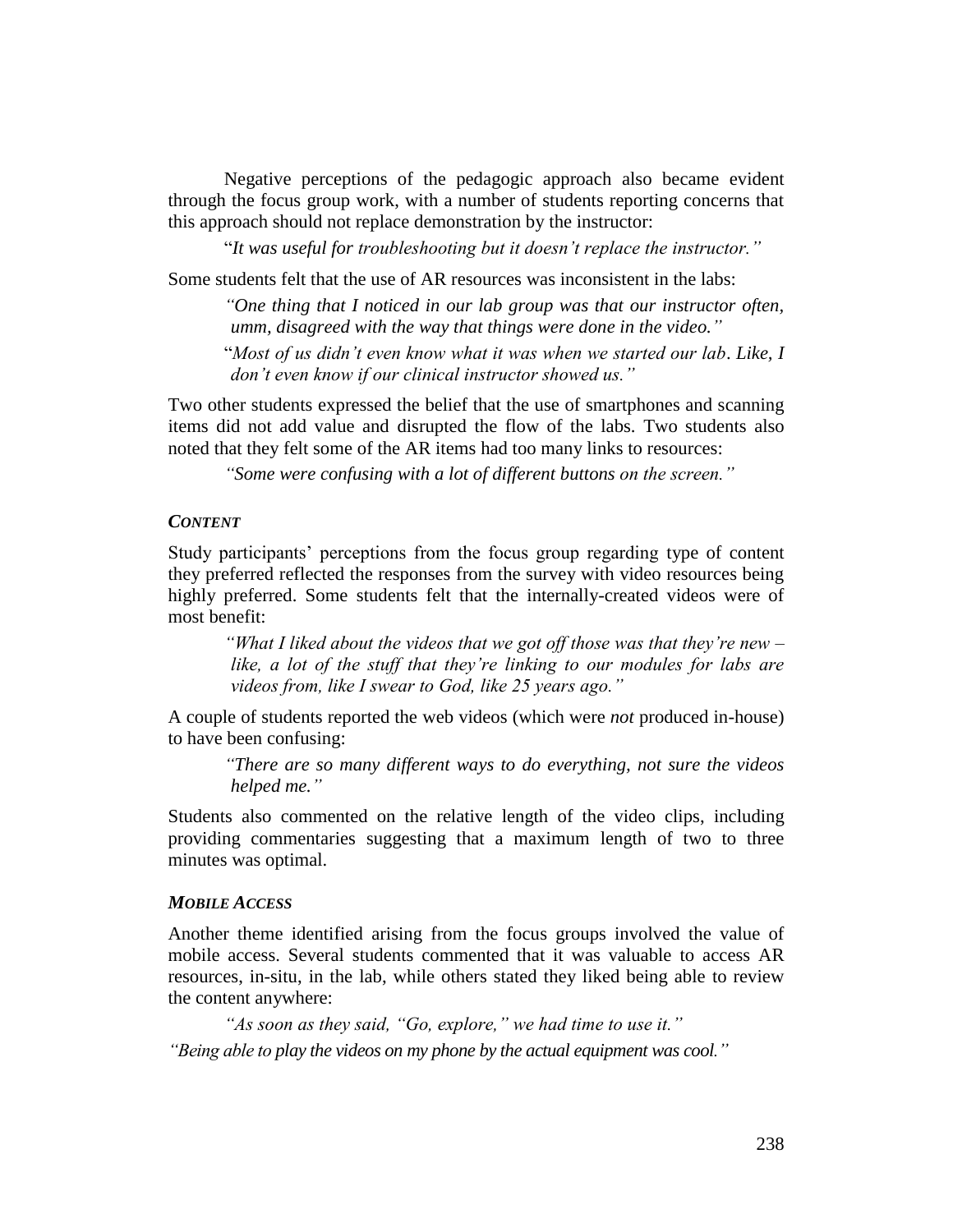#### *ACCESSIBILITY*

Another motif that arose from focus groups centered on access to the technology. Several students identified that they liked being able to use their own smartphones, but some expressed concerns that not all devices currently supported the app:

*"It didn't work on my phone."*

One student noted:

*"We ended up crowding around a phone screen, as it didn't work for some phones."*

## *FUTURE POTENTIAL*

During focus group, participants also discuss the future potential for this technology, including the potential to use GPS-based geotagging. One student and one instructor noted that they felt educational AR resources would be useful to have available in clinical areas, such as for use during orientation sessions. One student commented:

*"Yeah, when you used it, it would tell you how far away the area is; you can tap and get a bus route there, or Google Maps."*

#### *ORIENTATION*

Finally, students' focus group responses included a theme regarding the orientation to using AR. Of the students who commented on this theme, two felt the orientation to using the Junaio resources was sufficient, while six felt that is was insufficient. Some instructors did not follow the AR briefing they'd been provided, or in some cases students had forgotten details covered during the briefing. For example, one student noted:

"*There was eventually an orientation, but there was too much of a time gap. It was, like, here's this sheet of paper explaining this thing…."*

Another student noted:

*"Some instructors didn't know about it."*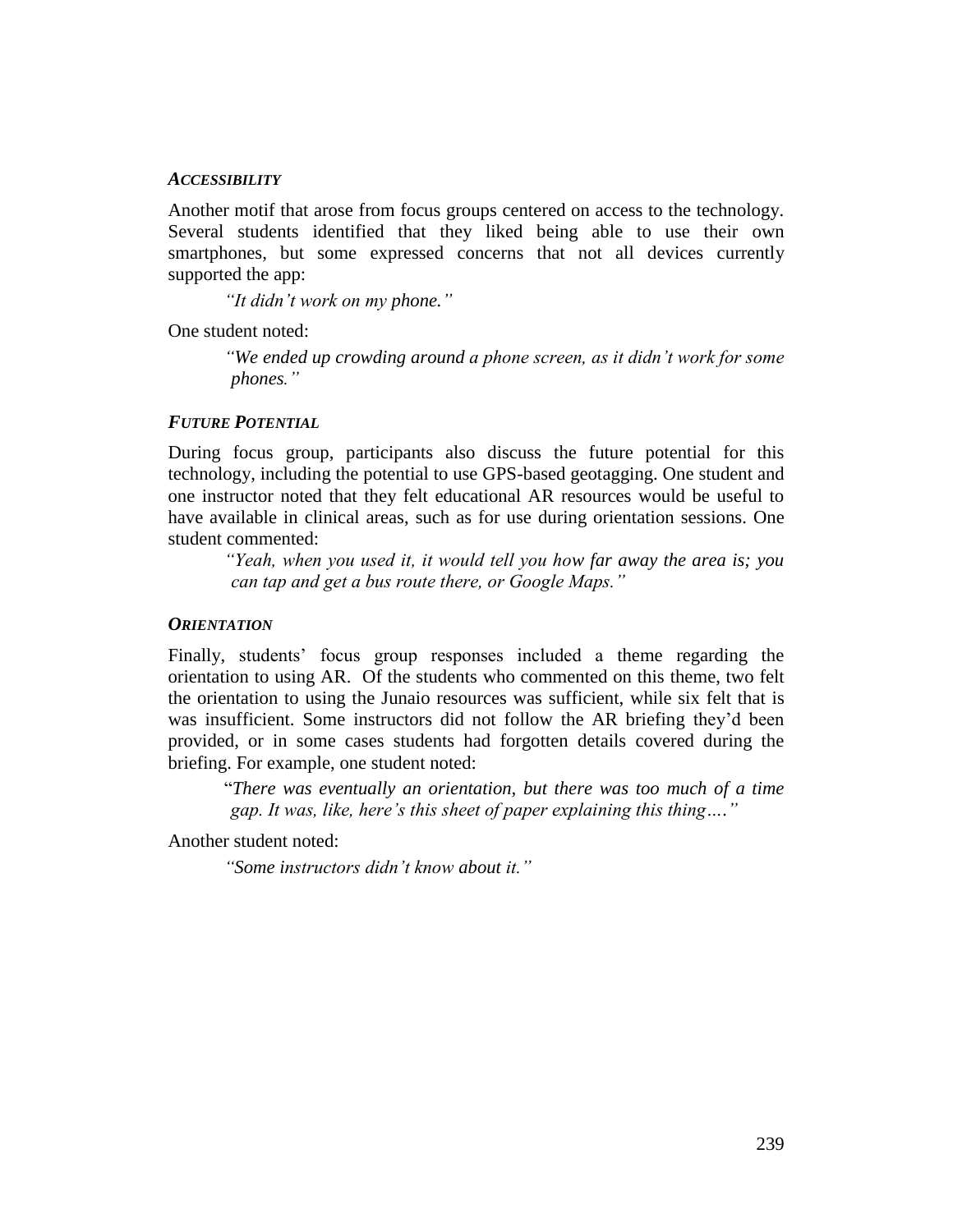#### **DISCUSSION**

Key parallels between the survey and focus group findings emerged regarding the technical issues and pedagogic approach. Students were clearly comfortable with the technology and identified the ability to access resources to support selfdirected learning and review of skills as positive attributes of using AR.

The results revealed that the use of smart phones and tablets allowed easy access to the resources. However, technical issues such as scanning problems, slow Internet response times, and incompatible smartphones frustrated students, potentially impacting their learning negatively. Technical problems with AR can quickly become an issue and a source of student dissatisfaction with the learning experience. While new technologies can motivate and enhance student learning, making instructors comfortable with using new technologies is an essential aspect for gaining a positive impact on learning (Nguyen, Zierler, & Ngyuen, 2011). This highlights the need for effective faculty training and support to successfully integrate these new AR technologies in the lab (Billings, 1995; Nguyen, Zierler, & Ngyuen, 2011).

Aside from providing support for students' use of AR, pedagogic integration requires careful attention. We believe it is important to establish at the outset a clear, agreed-upon pedagogic strategy for AR use across instructors in the labs. The evaluative data suggest some positive impact of the AR tools on student learning, especially regarding students' high valuation of mobile access to video resources to supplement learning and to support self-directed modes of learning. However, students expressed concerns about replacing direct instructor-led demonstrations, though there are potential benefits to using standardized AR video content as supporting resources. In particular, students regarded having the option of reviewing video resources at the point of completing a hands-on practice of skills as valuable. AR can improve access to learning resources, making those resources easy to locate, relevant to the specific equipment being explored (at point of contact with equipment, rather than by searching through a list), available on-demand, while providing easy transfer of the supporting resources away from the equipment for later review.

Overall, the importance of having clear goals in mind for using AR technologies is apparent, because the purpose and utility of AR will be more evident to learners when they see the relevance and value of AR in their learning process (Moule, Ward & Lockyer 2010).

One other potential impact from AR, borne out by this study, is the ability to use AR to build capacity in lab sessions in which the student to instructor ratio is high. In situations such as these, having AR-linked instructional resources can help to reduce student frustration that can result from not getting immediate help from an instructor or teaching assistant.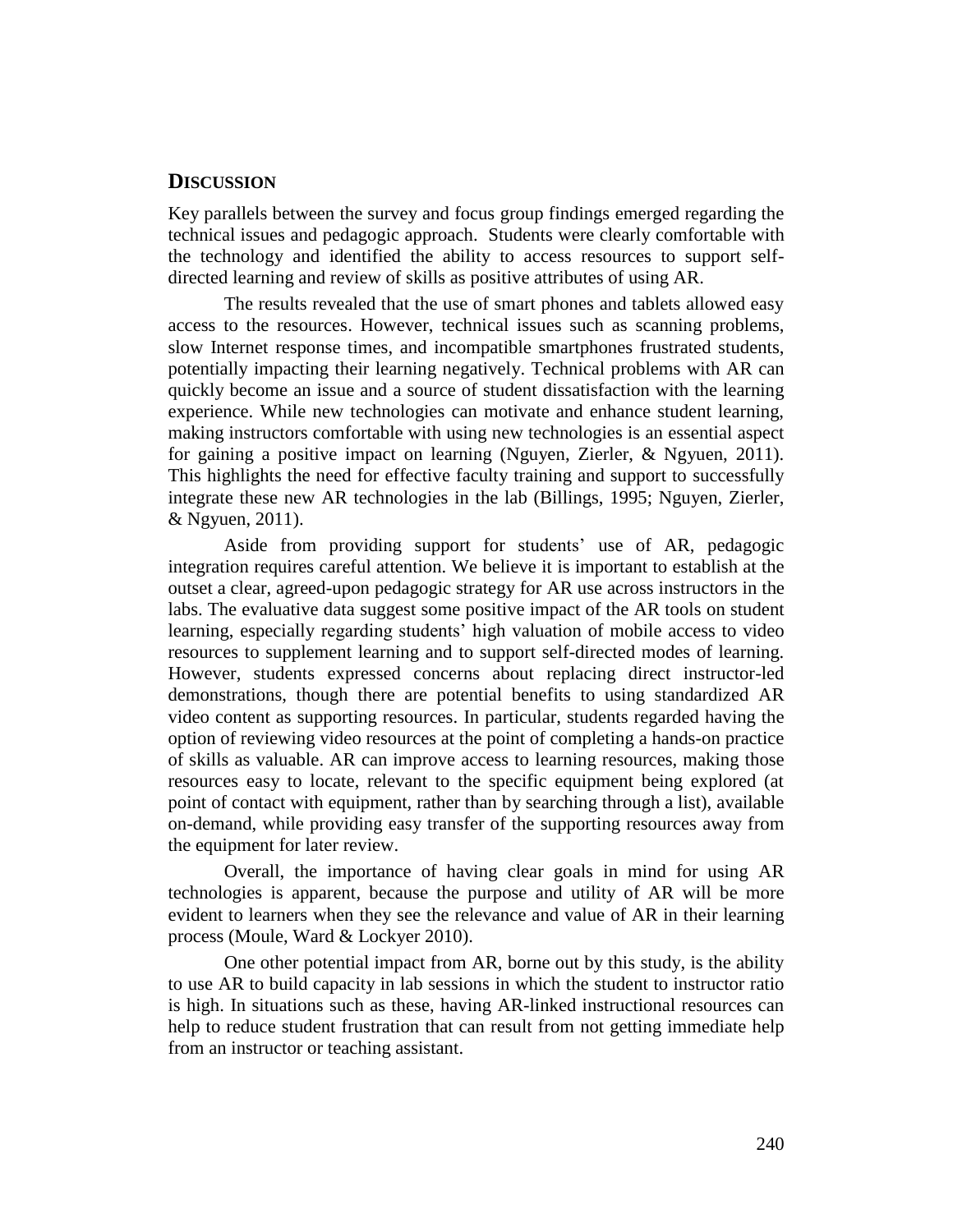Learning clinical skills is considered a developmental process in which repeated practice leads to increased confidence and competence (Benner, 1984). Creating an environment in which students can achieve rapid success in developing clinical skills leads to greater confidence. Promoting active learning in this context is necessary; finding a balance between teacher-guided and student self-directed learning, and understanding the fit of AR within this process matters deeply. Using AR resources to supplement student learning and practice of skills should not remove the teacher from the learning process but should enable the teacher to become a greater part of the whole learning environment that supports the learner. Albeit an important part of the learning process, the teacher is not the centre of the learning experience; teachers who use AR can support an active role in directing learning by providing access to resources made available when and where these resources can provide the most benefit to the learner. Students in this study supported this notion by providing positive feedback regarding the value of mobile access and regarding their high valuation of having AR resources available "at the bedside" when and where they engaged in practice.

## **LIMITATIONS**

This study has a number of limitations. First, the exploratory nature of the work, sample size and the non-probability purposeful sampling may mean results are not generalizable. Additionally, students self-selected for study participation. Moreover, the technological immaturity of AR applications is another limitation. We were able to draw some conclusions, but in a future study it would be advisable to further test AR interventions before the start of a larger research initiative, e.g. in a pilot.

## **CONCLUSIONS**

This exploratory implementation of AR met with mixed results. Nevertheless, as AR technologies are now entering mainstream use, their educational potential needs further exploration. Geographically situated (geolocation based) AR used to support m-learning may prove beneficial to provide information related to specific spaces, such as orienting students to labs or clinical sites in-situ. Mobile device displays may also provide promise for learning technical skills, or for manipulating clinical equipment, for example, when becoming familiar with how to use a new physiological monitoring device. Exploring clinical learning AR applications in actual clinical settings is another area where work is needed.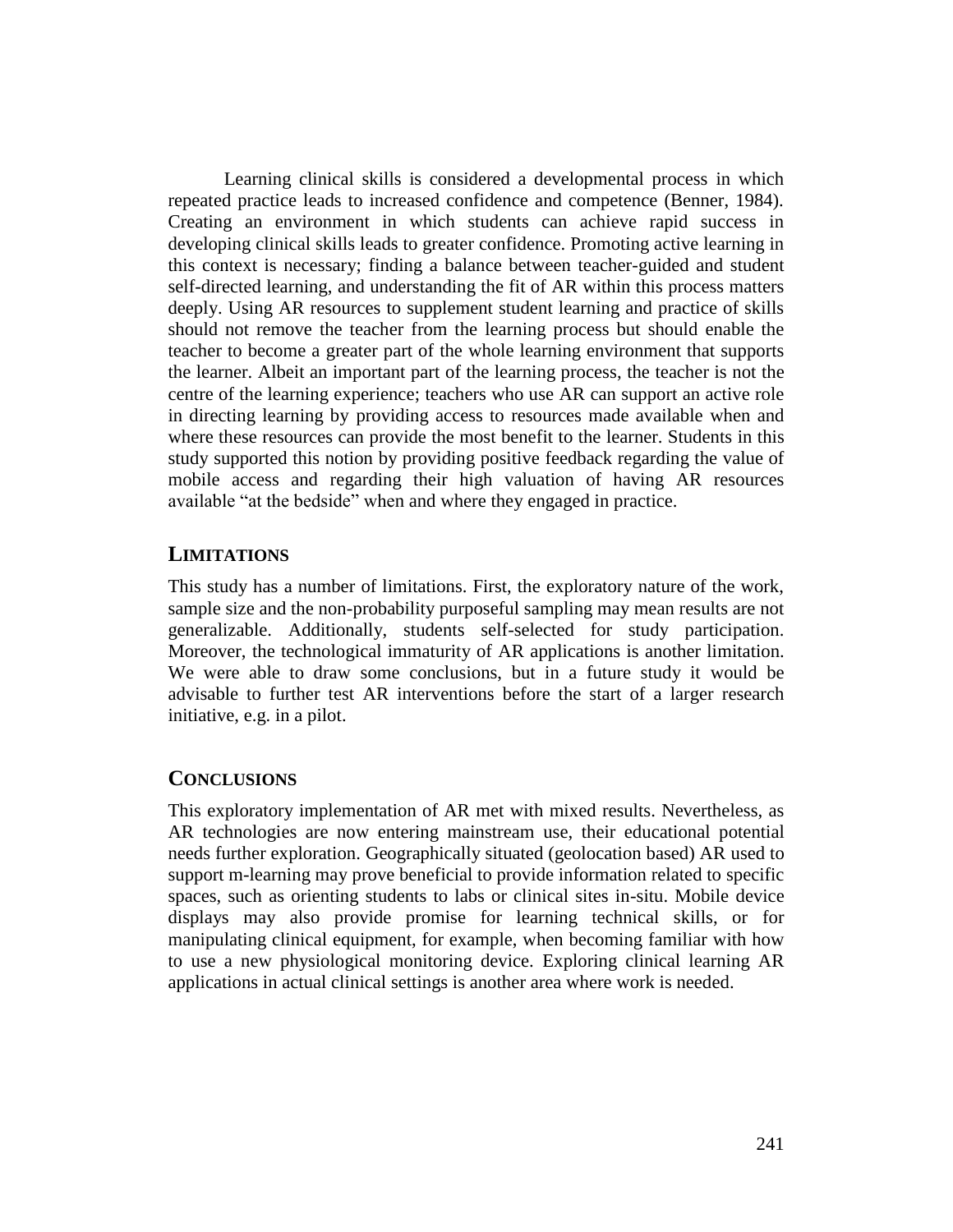The potential for students to use technologies they already possess in AR based m-learning may offer significant advantages, and offer a practical way to increase learner engagement. Educators need to continue to explore how to implement these developing technologies most effectively, paying careful attention to the technical solutions available and to learner preferences. Carefully planned curriculum integration, incorporating systematic orientation of AR, is most likely to lead to successful outcomes.

The optimum pedagogic strategies for implementing AR into mainstream educational practice remain to be identified. Nevertheless, an important first step to the implementation of any pedagogic technology innovation is to understand its potential value and possible limitations; in this case, the benefits of AR to supplement student learning were evident. It appears that AR technologies do have some potential to enhance the learning of clinical skills in the lab, and to augment clinical education in practice. But there remains a need for continued development of the tools shaped with an educational focus.

In the case of learning clinical skills, where hands-on interaction on the part of the learner is critical in order to increase confidence and competence, mobile teaching strategies such as AR seem to offer significant promise to facilitate m-learning in a cost-effective manner.

#### **ACKNOWLEDGEMENT**

The authors would like to acknowledge the support of the University of British Columbia Teaching and Learning Enhancement Fund for funding this work.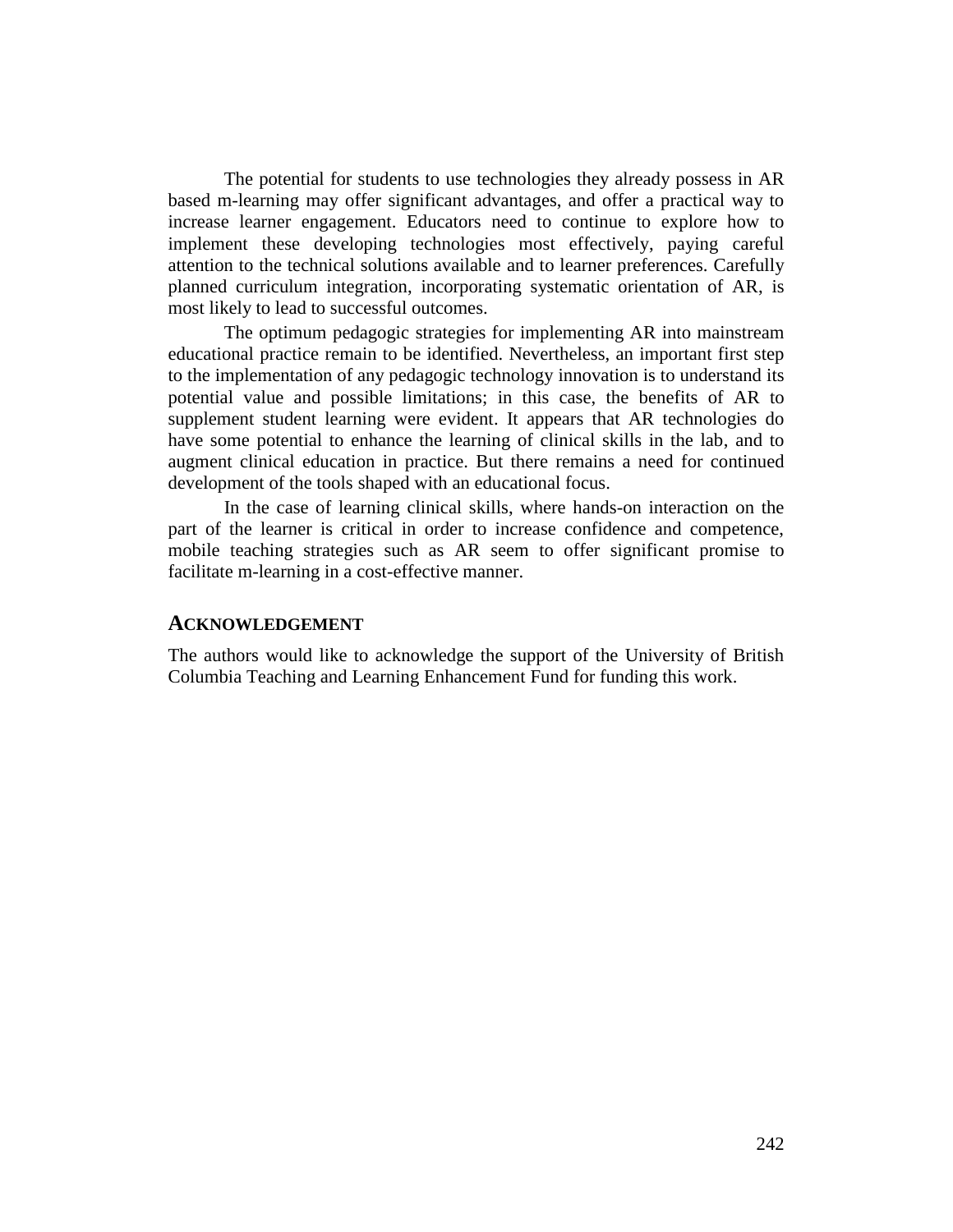#### **REFERENCES**

- Benner P. 1984. From novice to expert: Excellence and power in clinical practice. Menlo Park (CA): Addison Wesley.
- Billings D. 1995. Preparing healthcare professional faculty for information-age teaching and learning. Computers in Nursing. 13, 264, 268-270.
- Crompton H. 2013. A historical overview of mobile learning: Toward learnercentered education. In Berge ZL, Muilenburg LY. Eds., Handbook of mobile learning pp. 3–14. Florence (KY): Routledge.
- Feiner S., Macintyre B, Seligmann D. 1993. Knowledge-based augmented reality. Communications of the ACM. 367, 53–62.
- Franklin AE., Boese T., Gloe D., Lioce L., Decker S., Sando CR., Meakim C, Borum JC. 2013. Standards of Best Practice: Simulation Standard IV: Facilitation. Clinical Simulation in Nursing, 96S, S19-S21. Available from: [http://dx.doi.org/10.1016/j.ecns.2013.04.011.](http://dx.doi.org/10.1016/j.ecns.2013.04.011)
- Garrett BM., Jackson C., Wilson B. 2015 Augmented reality m-learning to enhance nursing skills acquisition in the clinical skills laboratory. Interactive Technology and Smart Education. 124, 298-314
- Hales B., Terblanche M., Fowler R, Sibbald W. 2008. Development of Medical Checklists for Improved Quality of Patient Care. International Journal for Quality in Health Care: Journal of the International Society for Quality in Health Care. 201, 22–30.
- Hanes PF, Gilbreath J. 2013. M-Learning, Millennials: Student Learning with Technology. Communicating Nursing Research. 46, 545
- Houghton CE., Casey D., Shaw D, Murphy K. 2014. Students' experiences of implementing clinical skills in the real world of practice. Journal of Clinical Nursing. 22, 1961–1969.
- Jeffries PR. 2005. A framework for designing, implementing and evaluating simulations used as teaching strategies in nursing. Nursing Education Perspectives. 262, 96-103.
- Johnson L., Brown M, Becker SA. 2014. The NMC Horizon Report: 2014 Higher Education Edition. Austin, Texas: The New Media Consortium. Available from:<http://cdn.nmc.org/media/2014-nmc-horizon-report-he-EN-SC.pdf>
- Kangdon L. March 2012. Augmented Reality in Education and Training. Techtrends. 562.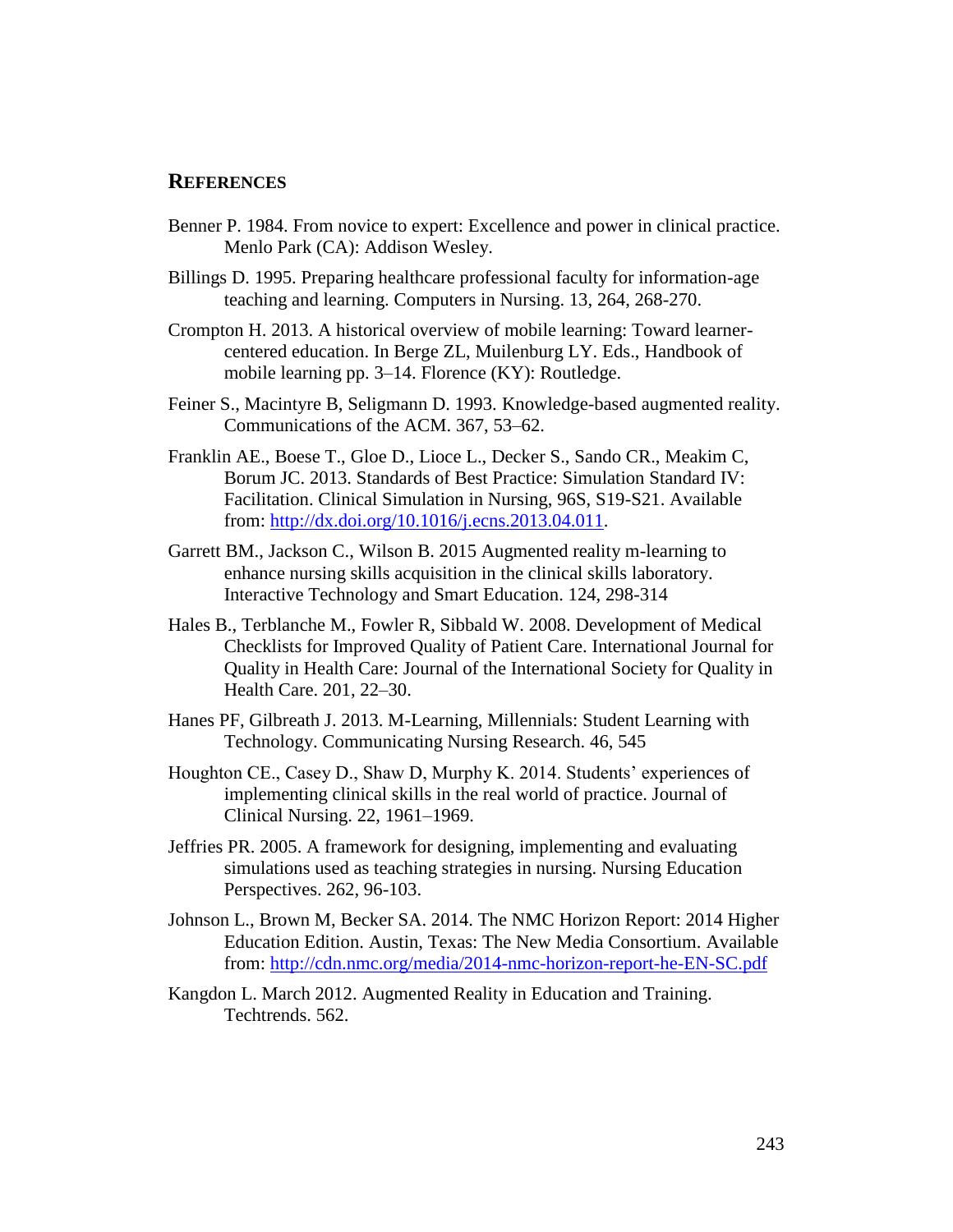- Kaplan B, Maxwell JA. 2005. Qualitative Research Methods for Evaluating Computer Information Systems. In Anderson JG, Aydin CE. Eds., Evaluating the Organizational Impact of Healthcare Information Systems. 30–55. New York (NY): Springer-Verlag.
- Kato H, Billinghurst M. 1999. Marker tracking and HMD calibration for a videobased augmented reality conferencing system. In Proceedings of the 2nd IEEE and ACM International Workshop on Augmented Reality (IWAR) 99. Available from: <http://www.hitl.washington.edu/artoolkit/Papers/IWAR99.kato.pdf>
- Kay AC. [Internet]. 1972, A Personal Computer for Children of All Ages. [Cited 2016 Sept 22] Available from: <http://www.mprove.de/diplom/gui/Kay72a.pdf> .
- Kirschner PA., Sweller J, Clark RE. 2006. Why Minimal Guidance During Instruction Does Not Work: An Analysis of the Failure of Constructivist, Discovery, Problem-Based, Experiential, and Inquiry-Based Teaching. Educational Psychologist. 412, 75–86.
- Kitzinger J. 1994. The methodology of focus groups: the importance of interaction between research participants. Sociology of Health. 16 1: 103- 21.
- Lancaster GA., Dodd S, Williamson PR. 2004. Design and analysis of pilot studies: recommendations for good practice. Journal of Evaluation in Clinical Practice. 102, 307-12.
- Liestøl G. 2011. Learning through Situated Simulations: Exploring Mobile Augmented Reality. Research Bulletin 1. Boulder (CO): EDUCAUSE Center for Applied Research. Available from: <http://www.educause.edu/ecar>
- Mann S. 1994. Wearable, Tetherless, Computer-Mediated Reality. Technical Report #260. Media Lab Perceptual Computing Section. Cambridge (MA): M.I.T.
- Marrow CE, Hollyoake K, Hamer D, Kenrick C. 2002. Clinical supervision using video-conferencing technology: A reflective account. Journal of Nursing Management. 105, 275–282.
- Martín-Gutiérrez, J, Fabiani P, Benesova W, Meneses MD, Mora CE. 2015. Augmented reality to promote collaborative and autonomous learning in higher education. Computers in Human Behavior. 51, 752–761.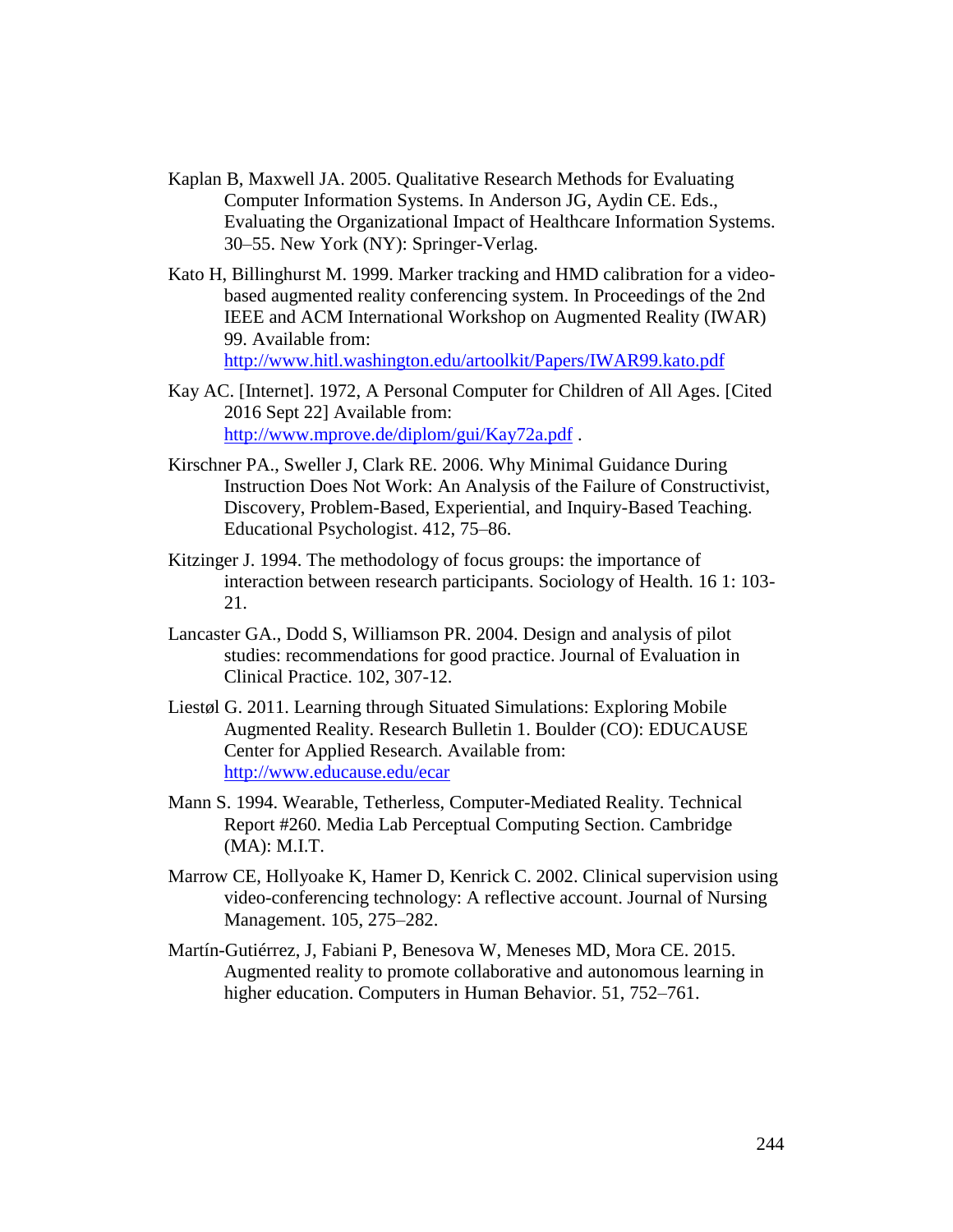- Milrad M, Wong LH, Sharples M, Hwang GJ, Looi CK, Ogata H. 2013. Seamless learning: an international perspective on next-generation technology-enhanced learning. In: Berge, Zane L. and Muilenburg, Lin Y. Eds. Handbook of Mobile Learning. 95–108. Abingdon (UK): Routledge.
- Moule P, Ward R, Lockyer L. 2010. Nursing and healthcare students' experiences and use of e-learning in higher education. Journal of Advanced Nursing. 6612, 2785–2795.
- Nguyen DN, Zierler B. Ngyuen HQ. 2011. A survey of nursing faculty needs for training in use of new technologies for education and practice. Journal of Nursing Education. 504, 181-189.
- Ortega LDM, Barachino PR, Rodriguez J, Lourdes M, Gonzalez H, Ramon J, Herraiz M,
- Javier G, De Mesa G, Antonio J, Martinez G, Maria J, et al. 2011. Using mlearning on nursing courses to improve learning. CIN: Computers, Informatics, Nursing. 295, 311–317.
- O'Connor GC, De Martino R. 2006. Organizing for radical innovation: an exploratory study of the structural aspects of RI management systems in large established firms. Journal of Product Innovation Management. 23 6, 475–497.
- Payne J. [Internet]. 2013. Smartphone Use by College Students. [Cited 2014 Dec 22]. Available from [https://smallbusiness.yahoo.com/advisor/smartphone](https://smallbusiness.yahoo.com/advisor/smartphone-college-students-infographic-153840365.html)[college-students-infographic-153840365.html](https://smallbusiness.yahoo.com/advisor/smartphone-college-students-infographic-153840365.html)
- Petrucka P, Bassendowski S, Roberts H, Hernandez C. 2013. Enhancing nurses' care and knowledge through access to technology: An international mhealth exemplar. Canadian Journal of Nursing Research. 451, 74–91.
- Pickard AJ. 2013. Research Methods in Information: 313–316. London (UK): Facet Publications. Available from:<http://cds.cern.ch/record/1513638>
- Poushneh A, Vasquez-Parraga AZ. 2016. Discernible Impact of Augmented Reality on Retail Customer's Experience, Satisfaction and Willingness to Buy. Journal of Retailing and Consumer Services. 34, 229–234.
- Rosenberg LB. 1993. Virtual fixtures: Perceptual tools for telerobotic manipulation. In Proceedings of IEEE Virtual Reality Annual International Symposium. 76–82. IEEE.
- Ross J. 2012. Simulation and psychomotor skill acquisition: A review of the literature. Clinical Simulation in Nursing. 8, e429-e435.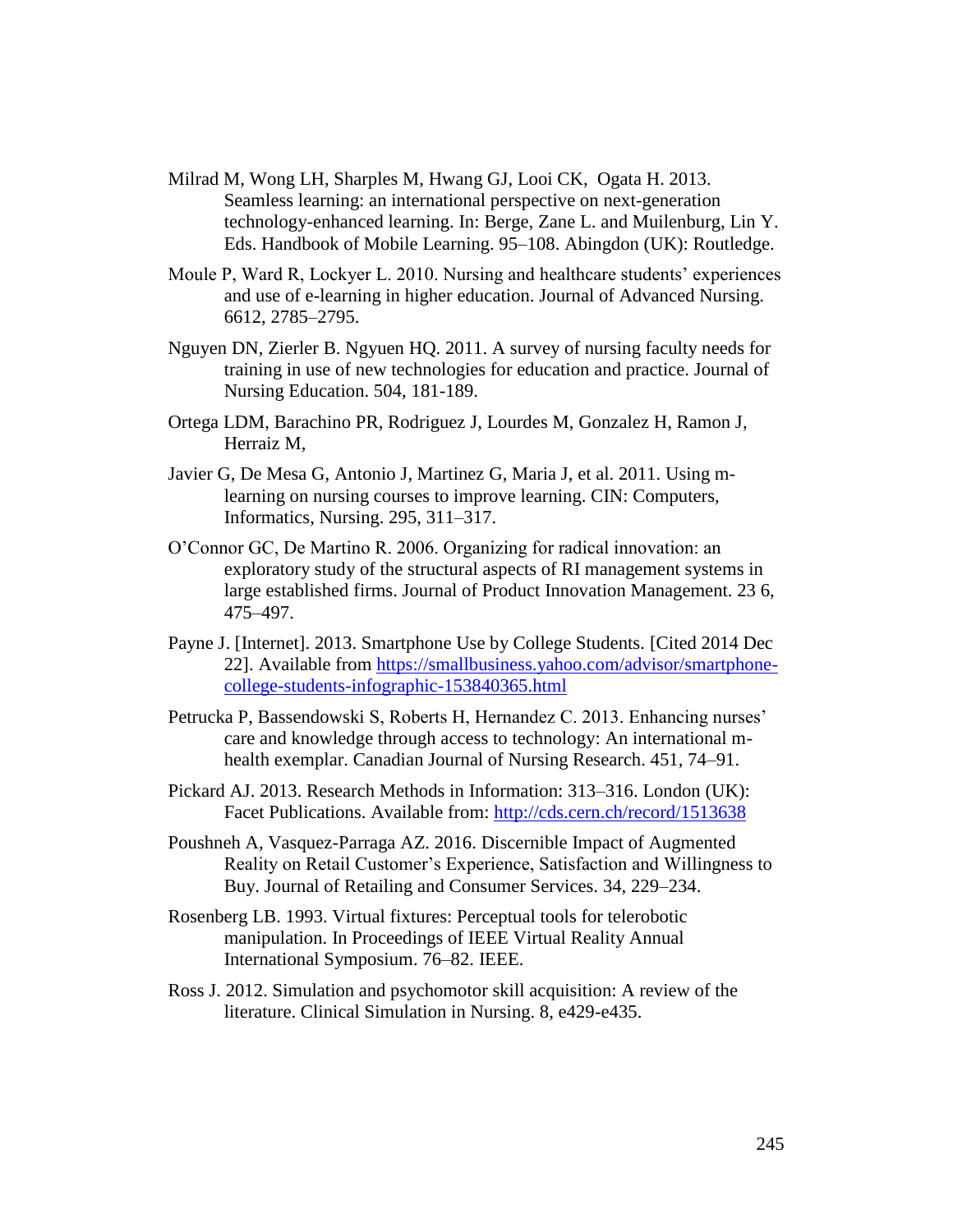- Sharples M. 2002. Disruptive devices: Mobile technology for conversational learning. International Journal of Continuing Engineering Education and Lifelong Learning. 12, 504–520.
- Thomas B, Close B, Donoghue J, Squires J, De Bondi P, Morris M, Piekarski W. 2000. ARQuake: An Outdoor/Indoor Augmented Reality First Person Application. In Proceedings of the 4th International Symposium on Wearable Computers. 139–146, Atlanta (GA). Available from: [http://ieeexplore.ieee.org/xpl/login.jsp?tp=&arnumber=888480&url=http](http://ieeexplore.ieee.org/xpl/login.jsp?tp=&arnumber=888480&url=http%3A%2F%2Fieeexplore.ieee.org%2Fstamp%2Fstamp.jsp%3Ftp%3D%26arnumber%3D888480) [%3A%2F%2Fieeexplore.ieee.org%2Fstamp%2Fstamp.jsp%3Ftp%3D%26](http://ieeexplore.ieee.org/xpl/login.jsp?tp=&arnumber=888480&url=http%3A%2F%2Fieeexplore.ieee.org%2Fstamp%2Fstamp.jsp%3Ftp%3D%26arnumber%3D888480) [arnumber%3D888480](http://ieeexplore.ieee.org/xpl/login.jsp?tp=&arnumber=888480&url=http%3A%2F%2Fieeexplore.ieee.org%2Fstamp%2Fstamp.jsp%3Ftp%3D%26arnumber%3D888480)
- Universities and Colleges Admissions Service [Internet] 2014. Eight Out of Ten Freshers have Smartphones. [Cited 2013, Mar 22]. Available from: [https://www.therecycler.com/posts/eight-out-of-10-uk-students-use](https://www.therecycler.com/posts/eight-out-of-10-uk-students-use-smartphones/)[smartphones/](https://www.therecycler.com/posts/eight-out-of-10-uk-students-use-smartphones/)
- Vaughn S, Shay-Schumm J, Sinagub JM. 1996. Focus Group Interviews in Education and Psychology. California (CA): Sage.
- Wagner D, Schmalstieg D. 2003. First Steps Towards Handheld Augmented Reality, Proceedings of the 7th IEEE International Symposium on Wearable Computers. White Plains, (NY). Available from: [http://dl.acm.org/citation.cfm?id=946910.](http://dl.acm.org/citation.cfm?id=946910)
- Zhu E, Hadadgar A, Masiello I, Zary N. 2014. Augmented Reality in Healthcare Education: An integrative review. PeerJ. 2: e469 Available from: <https://dx.doi.org/10.7717/peerj.469>